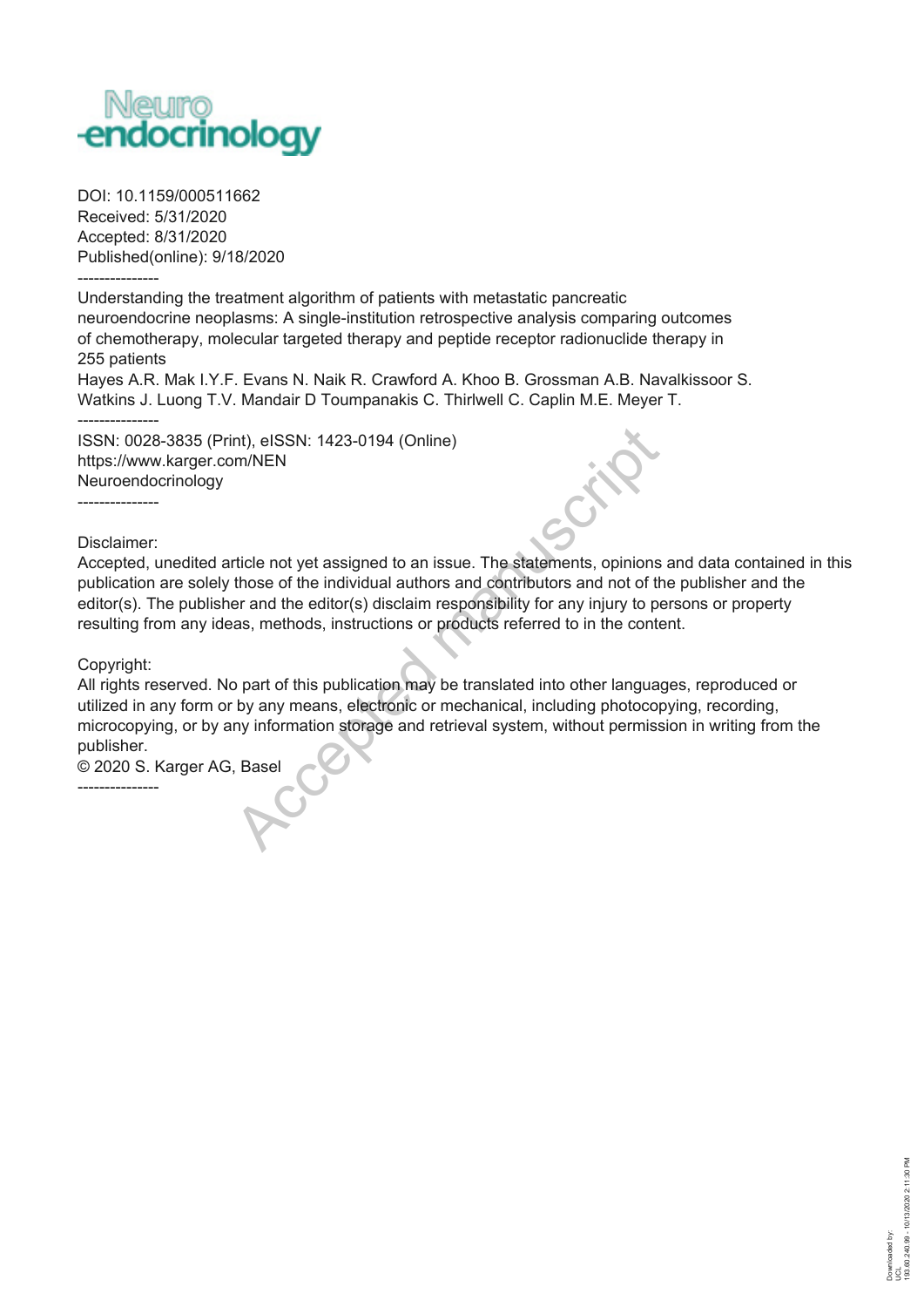# **Neuroendocrinology**

| <b>Manuscript:</b> | NEN-2020-5-47/R1 RESUBMISSION                                                                                                                                                                                                                                                                                                                                                                                                                                                        |  |  |
|--------------------|--------------------------------------------------------------------------------------------------------------------------------------------------------------------------------------------------------------------------------------------------------------------------------------------------------------------------------------------------------------------------------------------------------------------------------------------------------------------------------------|--|--|
| <b>Title:</b>      | Understanding the treatment algorithm of patients with metastatic<br>pancreatic neuroendocrine neoplasms: A single-institution<br>retrospective analysis comparing outcomes of chemotherapy,<br>molecular targeted therapy and peptide receptor radionuclide therapy<br>in 255 patients                                                                                                                                                                                              |  |  |
| Authors(s):        | Aimee R Hayes (Corresponding Author), Ingrid Y.F Mak (Co-<br>author), Nicholas Evans (Co-author), Rishi Naik (Co-author),<br>Alexander Crawford (Co-author), Bernard Khoo (Co-author), Ashley<br>B Grossman (Co-author), Shaunak Navalkissoor (Co-author),<br>Jennifer Watkins (Co-author), Tu Vinh Luong (Co-author),<br>Dalvinder Mandair (Co-author), Christos Toumpanakis (Co-author),<br>Christina Thirlwell (Co-author), Martyn E Caplin (Co-author), Tim<br>Meyer (Co-author) |  |  |
| <b>Keywords:</b>   | Chemotherapy, molecular targeted therapy, pancreatic<br>neuroendocrine neoplasms, Pancreatic neuroendocrine tumors,<br>Peptide receptor radionuclide therapy, treatment algorithm                                                                                                                                                                                                                                                                                                    |  |  |
| <b>Type:</b>       | <b>Research Article</b>                                                                                                                                                                                                                                                                                                                                                                                                                                                              |  |  |
|                    | Ccenter                                                                                                                                                                                                                                                                                                                                                                                                                                                                              |  |  |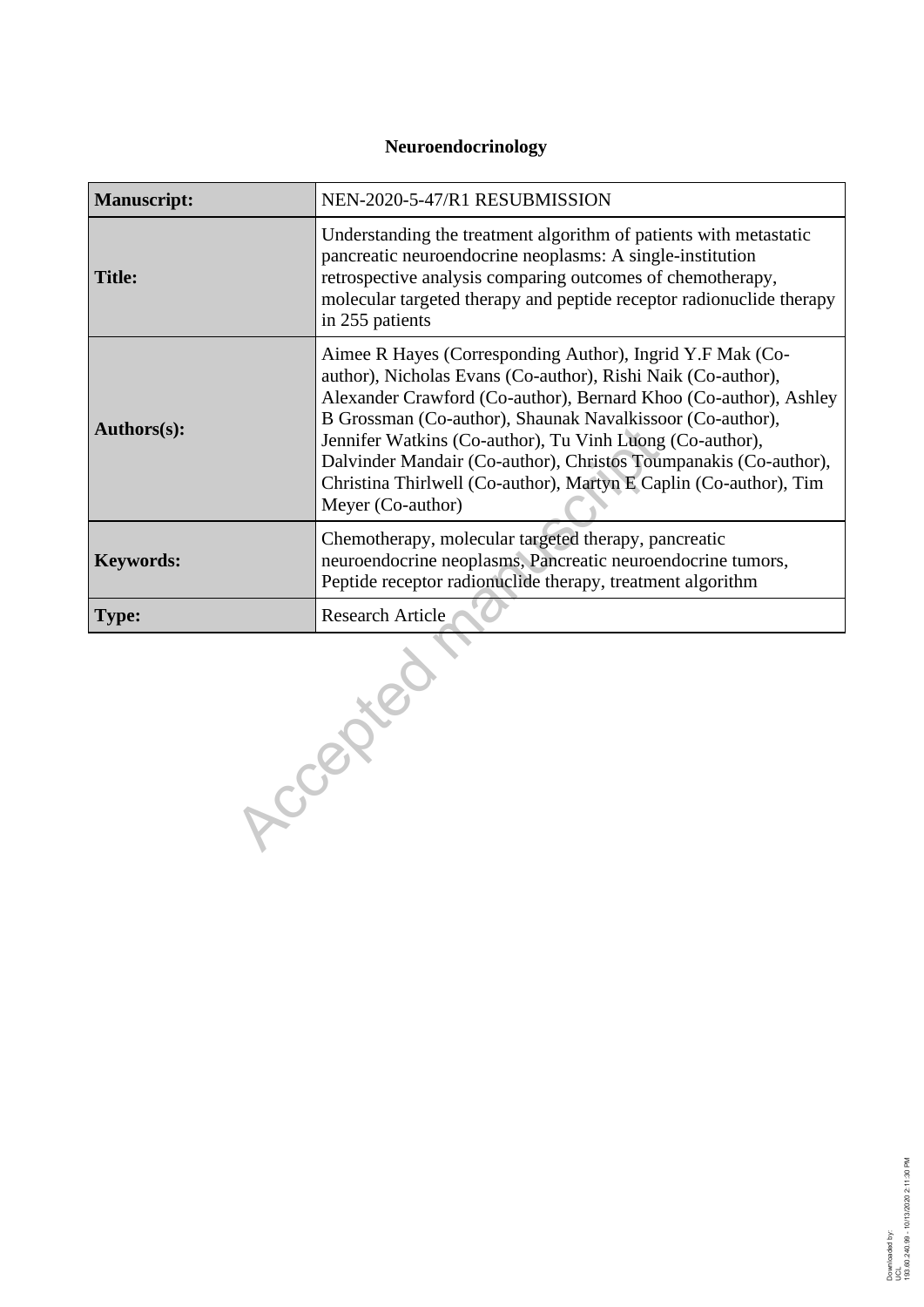# **Understanding the treatment algorithm of patients with metastatic pancreatic neuroendocrine neoplasms: A single-institution retrospective analysis comparing outcomes of chemotherapy, molecular targeted therapy and peptide receptor radionuclide therapy in 255 patients**

Aimee R. Hayes<sup>1,6</sup>, Ingrid Y.F. Mak<sup>1</sup>, Nicholas Evans<sup>2</sup>, Rishi Naik<sup>2</sup>, Alexander Crawford<sup>2</sup>, Bernard Khoo<sup>1</sup>, Ashley B. Grossman<sup>1</sup>, Shaunak Navalkissoor<sup>1,3</sup>, Jennifer Watkins<sup>1,4</sup>, Tu Vinh Luong<sup>1,4</sup>, Dalvinder Mandair<sup>1</sup>, Christos Toumpanakis<sup>1</sup>, Christina Thirlwell<sup>5,7</sup>, Martyn E. Caplin<sup>1</sup> and Tim Meyer<sup>6,7</sup> VIIIT Lucing \*, Daivinder Mandali , Christos Toumpet<br>Intyn E. Caplin<sup>1</sup> and Tim Meyer<sup>6,7</sup><br>Protour Unit, ENETS Centre of Excellence, Royal Free Hosp<br>I, University College London, London, UK<br>Nuclear Medicine, Royal Free Hos

*1. Neuroendocrine Tumour Unit, ENETS Centre of Excellence, Royal Free Hospital, London, UK*

- *2. Medical School, University College London, London, UK*
- *3. Department of Nuclear Medicine, Royal Free Hospital, London, UK*
- *4. Department of Cellular Pathology, Royal Free Hospital, London, UK*
- *5. University of Exeter College of Medicine and Health, Exeter, UK*
- *6. Department of Oncology, Royal Free Hospital, London, UK*
- *7. UCL Cancer Institute, University College London, London, UK*

**Short Title:** PNEN and the treatment algorithm

| <b>Correspondence to:</b> | Dr. Aimee Hayes            |
|---------------------------|----------------------------|
|                           | Neuroendocrine Tumour Unit |
|                           | Royal Free Hospital        |
|                           | London NW3 2QG             |
|                           | UK.                        |
|                           | Tel: +44 0207 830 2867     |
|                           | Email: aimee.hayes@nhs.net |

**Number of Tables:** 8

**Number of Figures:** 2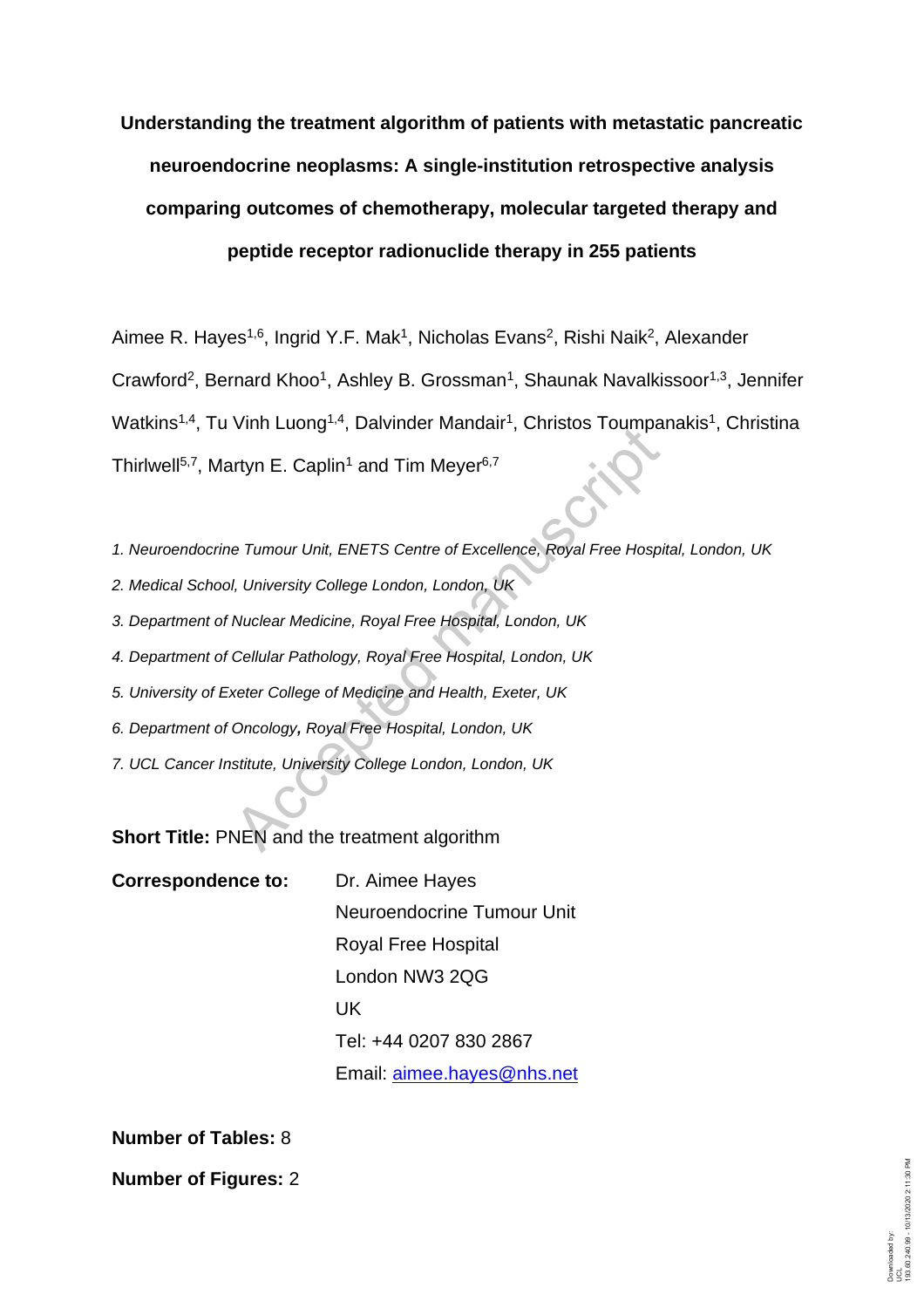# **Word count:** 3144

**Keywords:** Pancreatic neuroendocrine neoplasms, chemotherapy, molecular targeted therapy, peptide receptor radionuclide therapy, treatment algorithm

Accepted manuscript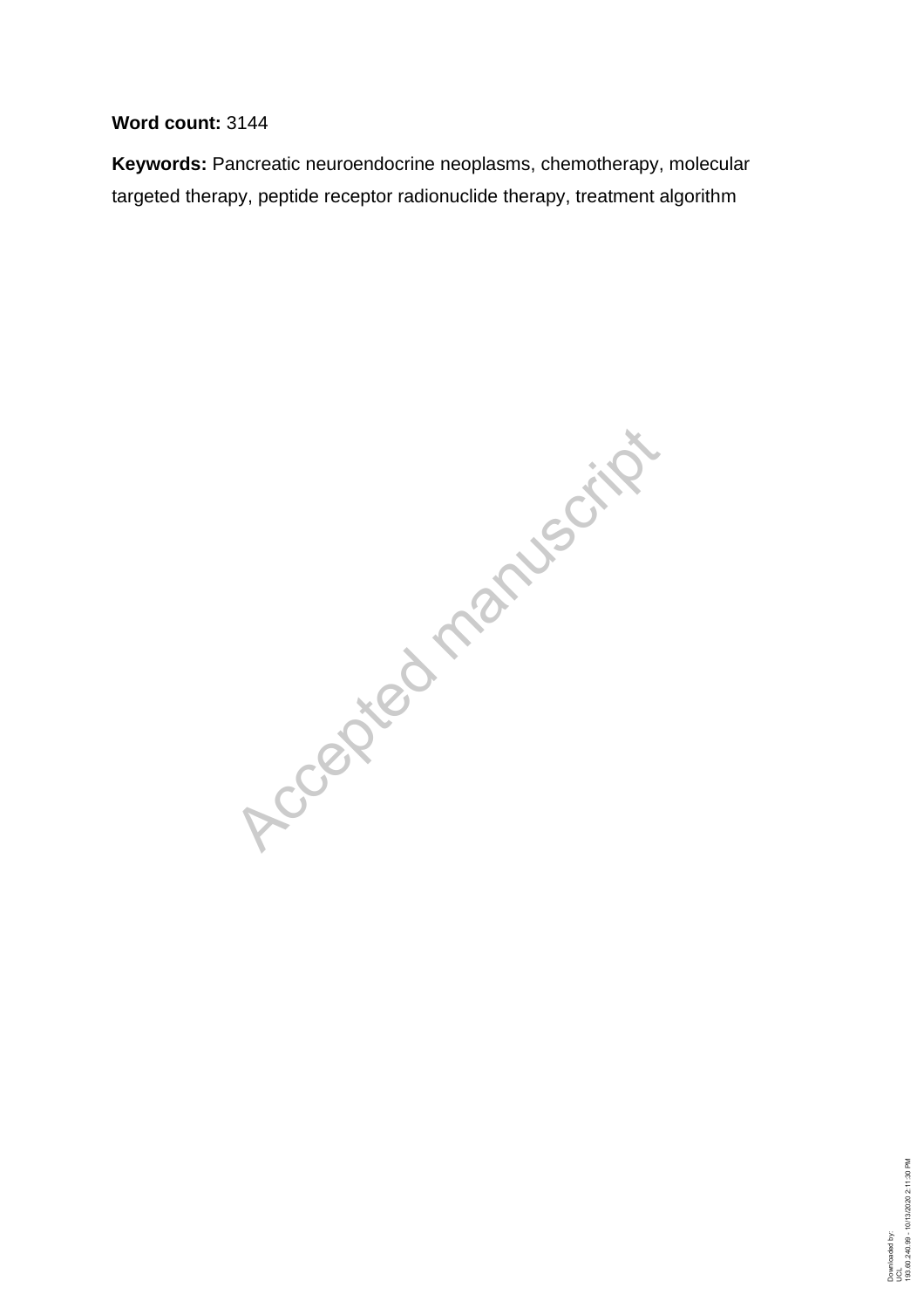#### **ABSTRACT**

#### **Background**

The number of therapeutic options for patients with pancreatic neuroendocrine neoplasms (PNEN) has increased, but the optimal therapeutic algorithm has not been defined due to lack of randomised trials comparing different modalities.

## **Methods**

We performed a retrospective study in patients with metastatic PNEN treated with ≥1 line of systemic therapy. The relationship between baseline characteristics, treatment type and time to treatment failure (TTF), time to progression (TTP) and overall survival (OS) was analysed using the Kaplan-Meier method. Univariate and multivariate analyses were performed using the Cox proportional hazards model.

## **Results**

Two hundred and fifty-five patients with metastatic PNEN had 491 evaluable lines of therapy. Independent predictors of TTF included treatment type, Ki-67, tumour grade and chromogranin A. To reduce selection bias, a subgroup of 114 patients with grade 2 (G2) metastatic pancreatic neuroendocrine tumours (PNET) was analysed separately. These patients had received 234 lines of treatment (105 chemotherapy, 82 molecular targeted therapy, and 47 peptide receptor radionuclide therapy [PRRT]). In the G2 cohort, TTF and TTP were superior for PRRT compared with both chemotherapy and molecular targeted therapy. OS in the G2 cohort was also superior for those that had received PRRT compared with those that had not (median 84 vs 56 months; HR 0.55, 95%CI 0.31-0.98, p=0.04). o treatment failure (TTF), time to progression (TTP) a<br>alysed using the Kaplan-Meier method. Univariate<br>performed using the Cox proportional hazards mode<br>and fifty-five patients with metastatic PNEN had 491<br>endent predicto

# **Conclusions**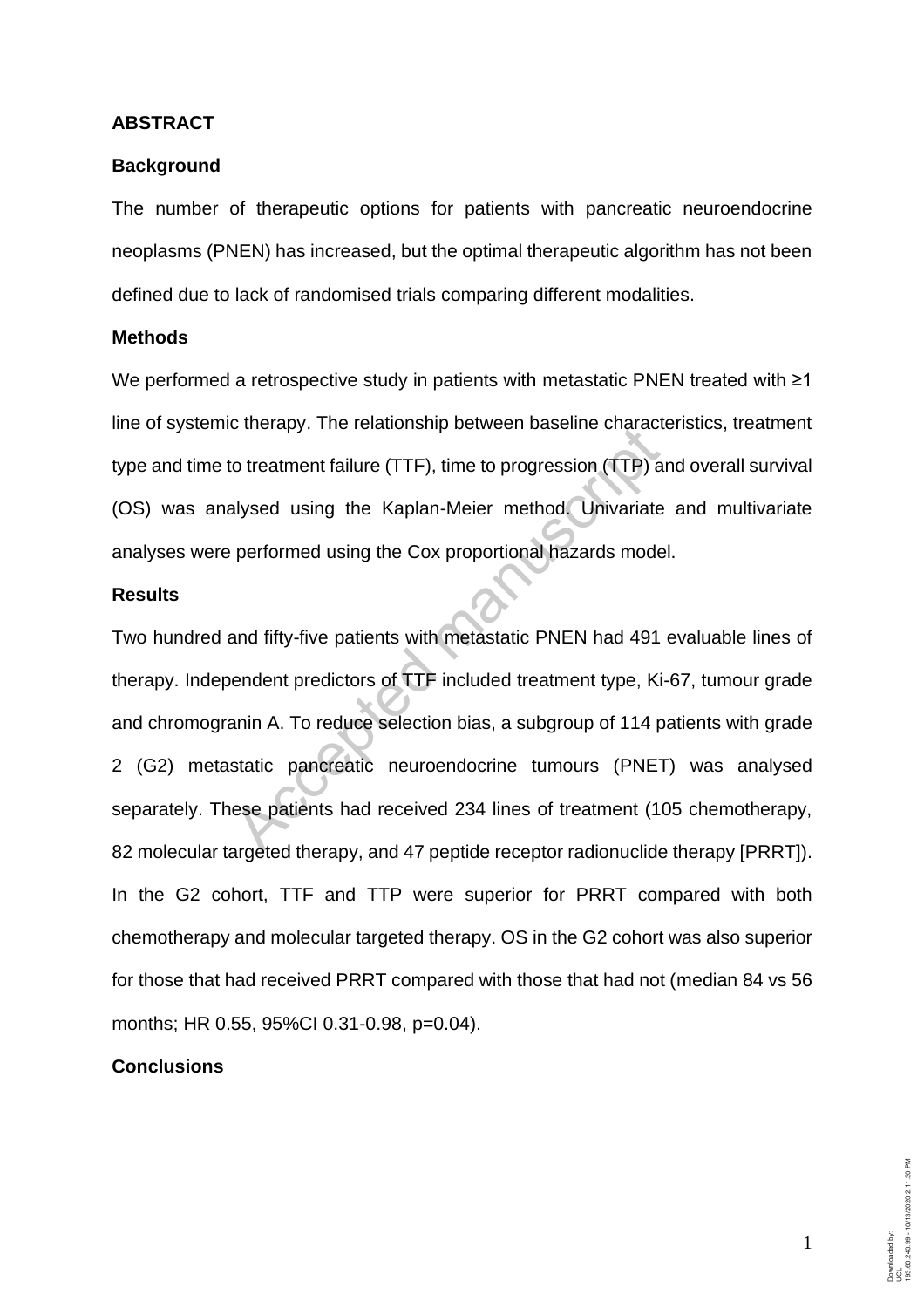This study suggests that PRRT is associated with superior clinical outcomes relative to other systemic therapies for G2 metastatic PNET. Prospective studies are required to confirm these observations.

Accepted manuscript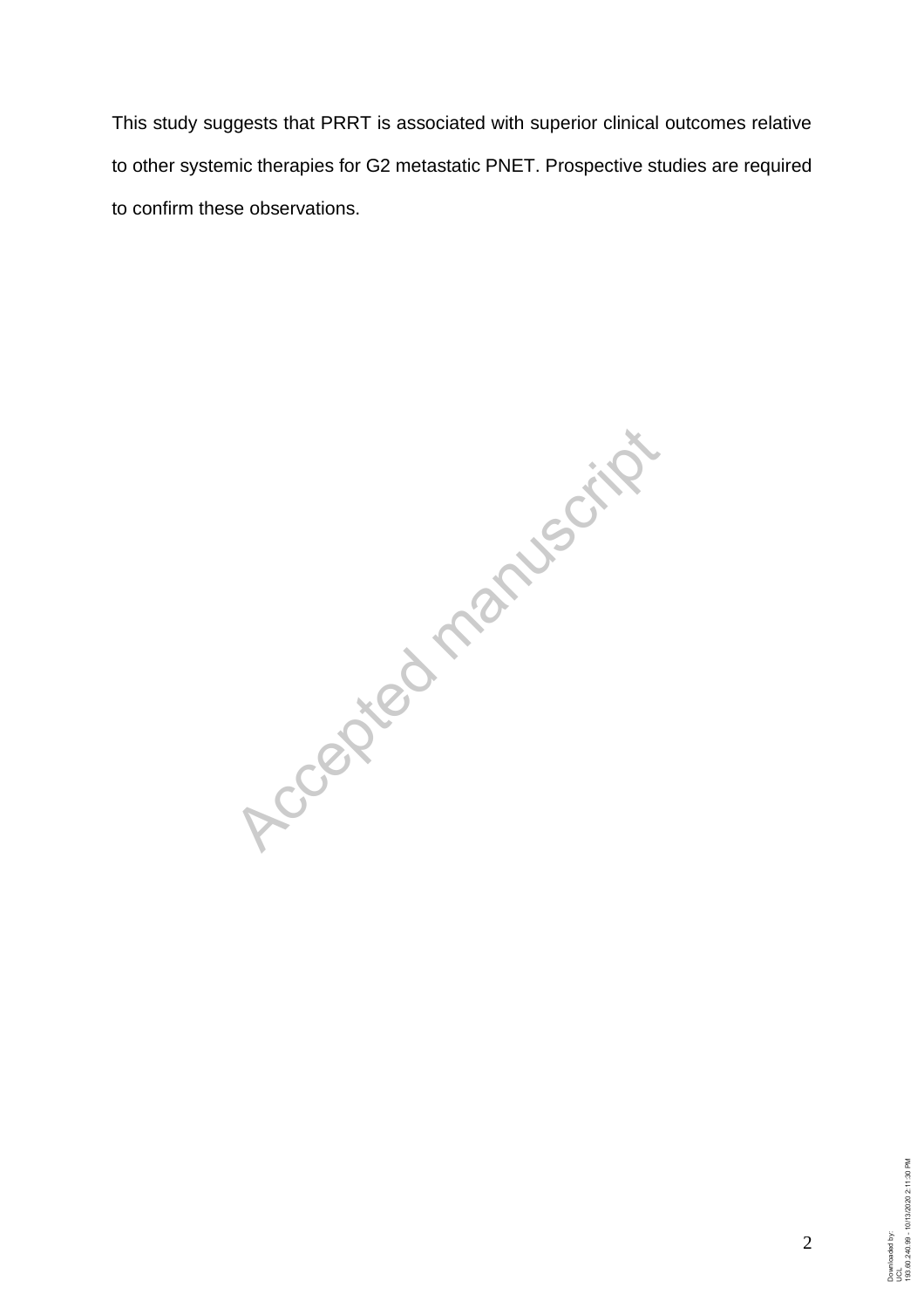## **INTRODUCTION**

Pancreatic neuroendocrine neoplasms (PNEN) are rare and account for 1 to 2% of all pancreatic tumours [1–3]. They have an incidence of ≤1 case per 100,000 persons per year [4,5]; however, their prevalence is likely to be higher given the relatively long patient survival compared with other malignancies. At presentation, 55-75% of patients have unresectable or metastatic disease [3,5–7]. Furthermore, the majority of patients with node-positive resections will eventually show recurrence [8,9]. Hence, most patients with PNEN will be considered for systemic therapy during the course of their disease.

PNEN are widely heterogeneous in their biological behaviour, and treatment decisions are based on a variety of features including histological grade and morphology, functional status, somatostatin receptor expression and patient factors such as performance status and renal function*.* Nevertheless, survival has been increasing and this likely reflects an improvement in therapies [5]. Historically, cytotoxic chemotherapy with streptozocin-based regimens has been a standard of care for pancreatic neuroendocrine tumours (PNET) [10–13], but in the past decade, randomised trials in selected patients have demonstrated efficacy for somatostatin analogues [14] and the molecularly targeted agents, sunitinib and everolimus [15,16]. Most recently, peptide receptor radionuclide therapy (PRRT) with <sup>177</sup>Lutetium (<sup>177</sup>Lu)-DOTATATE has been approved for somatostatin receptor-positive gastroenteropancreatic NETs by the US Food and Drug Administration and European Medicines Agency following the phase III NETTER-1 trial published in 2017 [17]. While the NETTER-1 trial exclusively studied patients with metastatic midgut NET, most with PNEN will be considered for systemic therapy dues with PNEN will be considered for systemic therapy dues<br>by heterogeneous in their biological behaviour, and transmitted was a variety of features including histological

3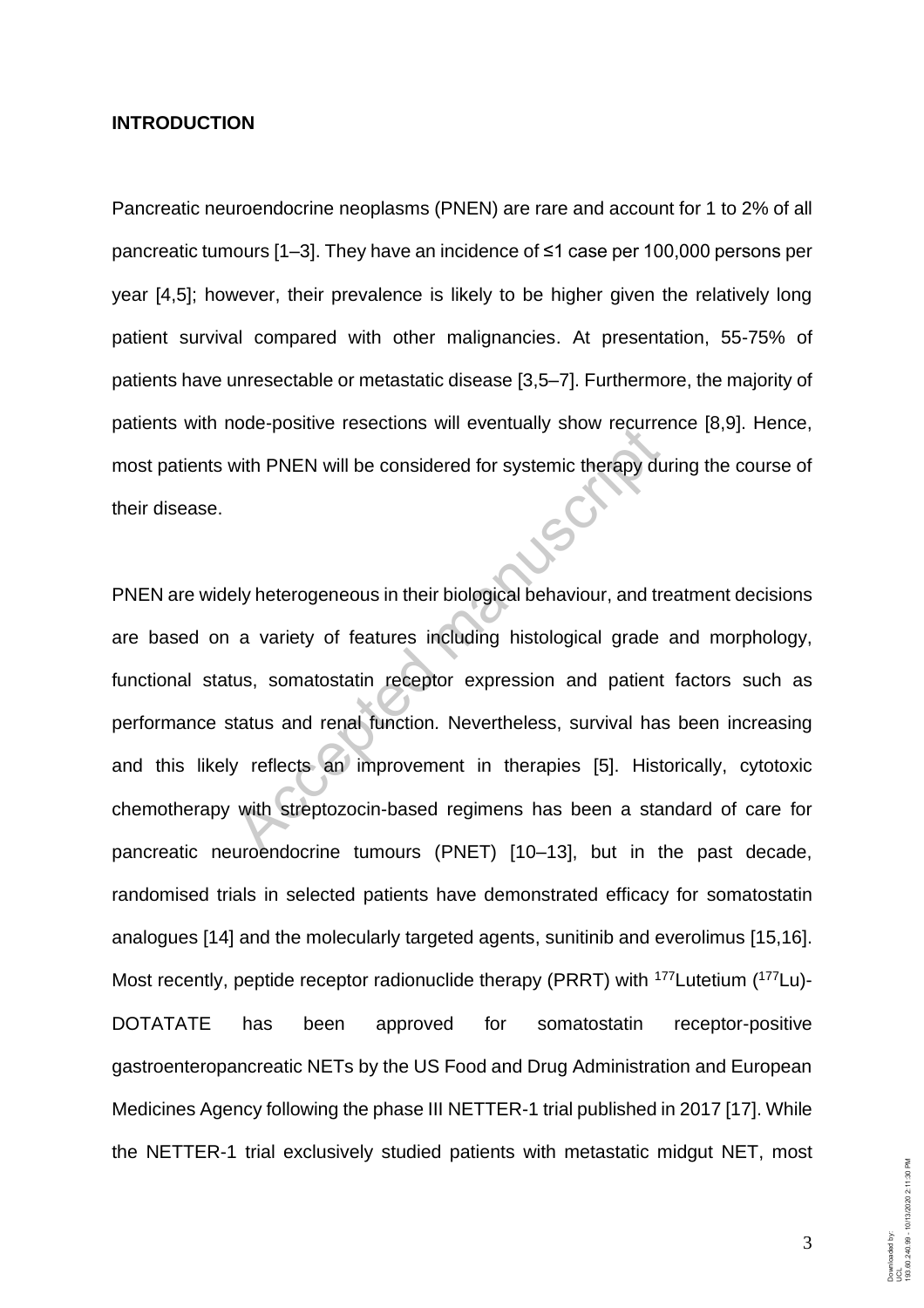other phase II and retrospective series assessing the efficacy and toxicity of <sup>177</sup>Lu DOTATATE included both gastrointestinal and pancreatic NET [18–20].

While these phase III trials have expanded the treatment options for metastatic PNET, the optimal sequencing of these therapies remains largely unanswered due to the lack of randomised comparative trials. The ENETS expert consensus guidelines [21,22], recommend first-line therapy with somatostatin analogues in grade 1(G1)/low G2 (Ki-67 <5-10%) non-functional PNET in asymptomatic patients with low tumour burden, followed by molecular targeted therapy or cytotoxic chemotherapy in the second line. For non-functional G2 PNET with higher tumour burden and/or progressive disease or symptoms, first-line cytotoxic chemotherapy is recommended followed by molecular targeted therapy in the second line. PRRT is recommended as a potential third-line treatment option in non-functional, somatostatin receptor-expressing G1/G2 PNET and also as a treatment option in patients with functional tumours and refractory syndrome. These guidelines however were published in 2016 [22] prior to the approval of PRRT, and based on efficacy and toxicity data [20] <sup>177</sup>Lu DOTATATE therapy could also potentially be considered in earlier lines of treatment; for example, in the secondline setting in G1/G2 patients with somatostatin receptor positive disease who have progressed on somatostatin analogue therapy. First-line cytotoxic chemotherapy is recommended for patients with metastatic G3 pancreatic neuroendocrine tumours or neuroendocrine carcinomas but PRRT could also be considered in the newly-defined G3 well-differentiated NET subgroup [23], provided there is evidence of sufficient somatostatin receptor expression [24,25]*.* blecular targeted therapy or cytotoxic chemotherapy<br>blecular targeted therapy or cytotoxic chemotherapy<br>ponal G2 PNET with higher tumour burden and/or prog<br>at-line cytotoxic chemotherapy is recommended follo<br>py in the seco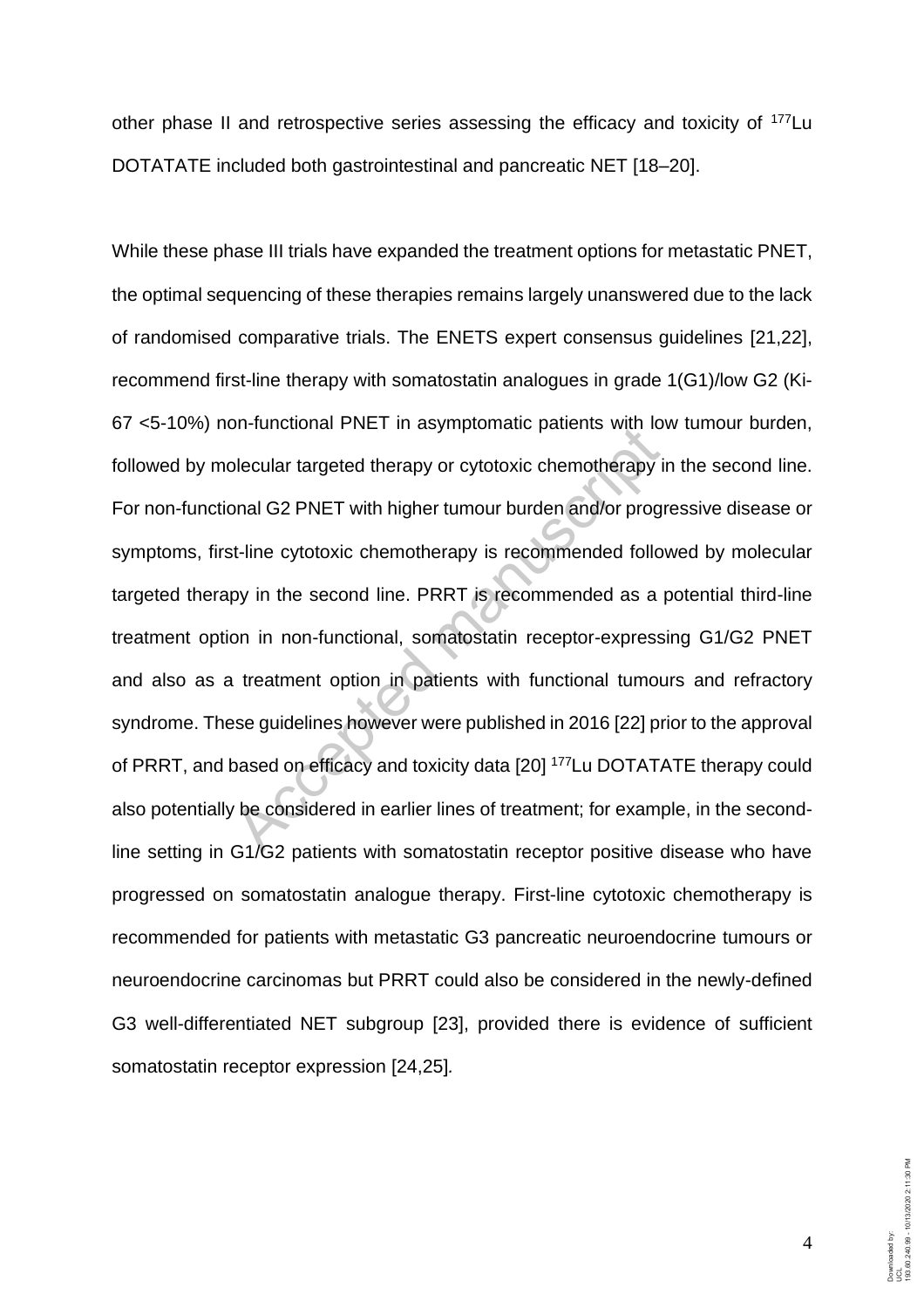The increase in available systemic therapies coupled with the wide biological heterogeneity of PNEN has created a challenging treatment landscape. Randomised, comparative trials will be critical to inform the optimal sequencing of therapy and to guide the treatment algorithm. To aid current management decisions, we performed a retrospective study to compare the performance of systemic therapies and determine predictors of treatment response and survival in patients with advanced PNEN, with a focus on the G2 cohort.

**Muscular** 

## **METHODS**

## *Population*

We retrospectively identified patients with histologically confirmed PNEN and metastatic disease treated with ≥1 line of systemic therapy registered on our institution database between January 1998 and December 2018. All pathology was reviewed centrally; morphology, Ki67 and mitotic index were consistently reported allowing reclassification according to the WHO 2017 PNEN classification [23]. Mixed neuroendocrine neoplasms (i.e. MiNEN) were excluded. Data collected comprised demographics (gender, date of birth, date of histological diagnosis), presentation (presence of hormonal syndrome, previous surgical resection of primary, presence of hepatic metastases at time of diagnosis and at time of first-line systemic therapy, presence of germline mutation, presence of second malignancy), pathology (WHO 2017 grade [23], proliferative indices, immunohistochemistry), biochemistry (chromogranin A measured using a DAKO immunoassay), imaging (computed tomography [CT], magnetic resonance imaging [MRI], somatostatin receptor imaging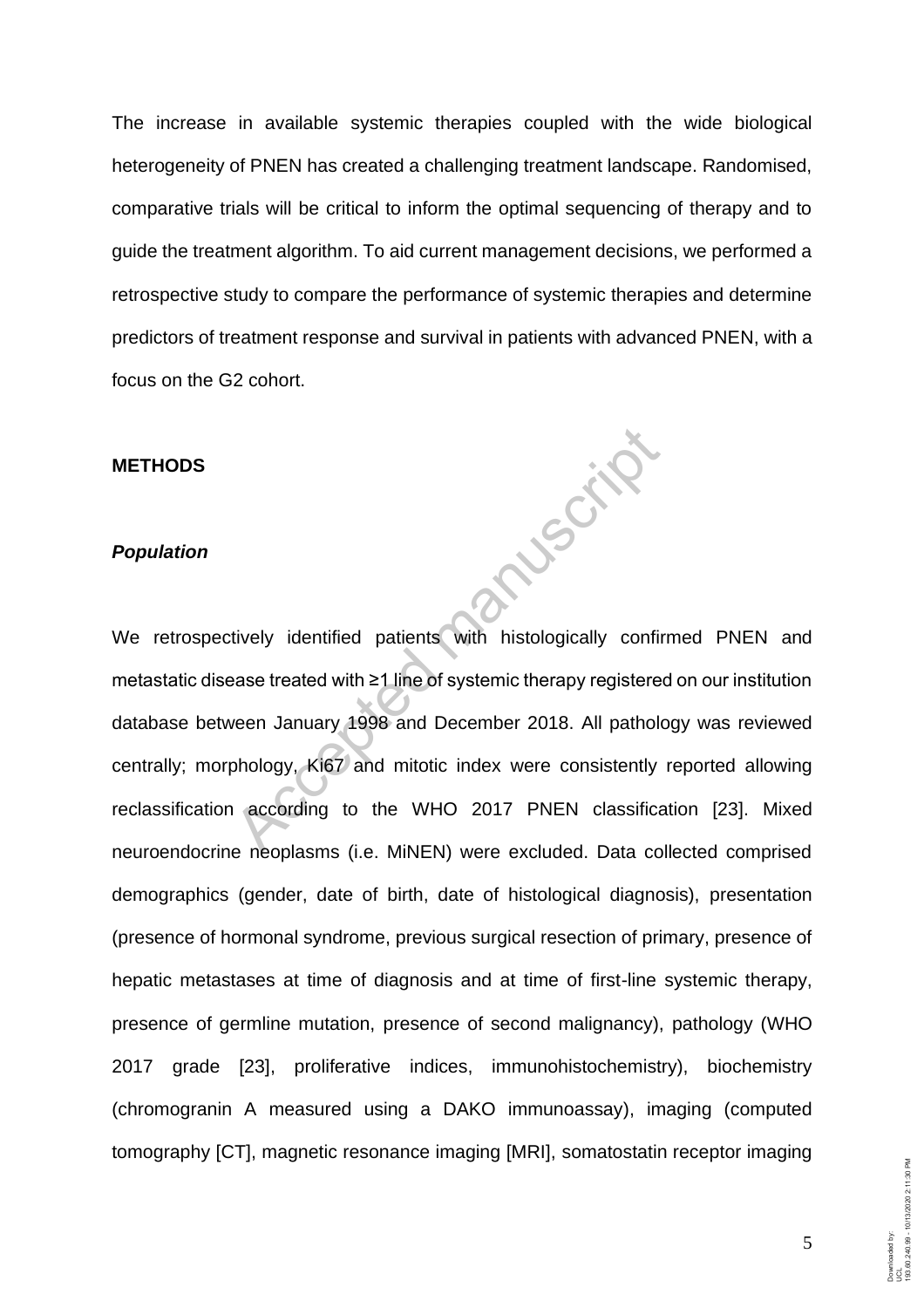[SSRI] including <sup>68</sup>Ga DOTATATE PET or octreotide scans) and treatment (lines of therapy, date of commencement, date of treatment failure, reason for treatment failure). A positive <sup>68</sup>Ga DOTATATE PET or octreotide scan was defined as disease avidity above background liver.

## *Treatment and assessment*

Treatment lines were included in the analysis of time to treatment failure (TTF) if dates of treatment commencement and treatment failure were identified, and in the analysis of time to progression (TTP) if date of first radiological progression was identified as per RECIST version 1.1 [26] assessed in the multidisciplinary team meeting. Treatment arms included chemotherapy (5-fluorouracil/cisplatin/streptozocin (FCiSt) [27], 5-fluorouracil/carboplatin/streptozocin (FCarboStrep), capecitabine/streptozocin (CapStrep) [10], cisplatin/etoposide (CisEtop), carboplatin/etoposide (CarboEtop), capecitabine/temozolomide (CAPTEM) [28] and 5-fluorouracil/leucovorin/irinotecan (FOLFIRI), molecular targeted therapy (sunitinib, everolimus) and PRRT (177Lu-DOTATATE, <sup>90</sup>Y-DOTATATE). ENETS guidelines [22] were generally followed to guide sequencing of treatment however treatment plans were made in the multidisciplinary team meeting according to patient preferences and current evidence base. Patients were followed for disease progression and survival every 3-6 months. Tumour assessment was performed with contrast-enhanced CT or MRI at baseline and then every 3-6 months. Francence and teament lande were definited, a<br>pression (TTP) if date of first radiological progression<br>version 1.1 [26] assessed in the multidisciplinar<br>as included chemotherapy (5-fluorouracil/cisplatin/st<br>racil/carboplat

## *Statistical analysis*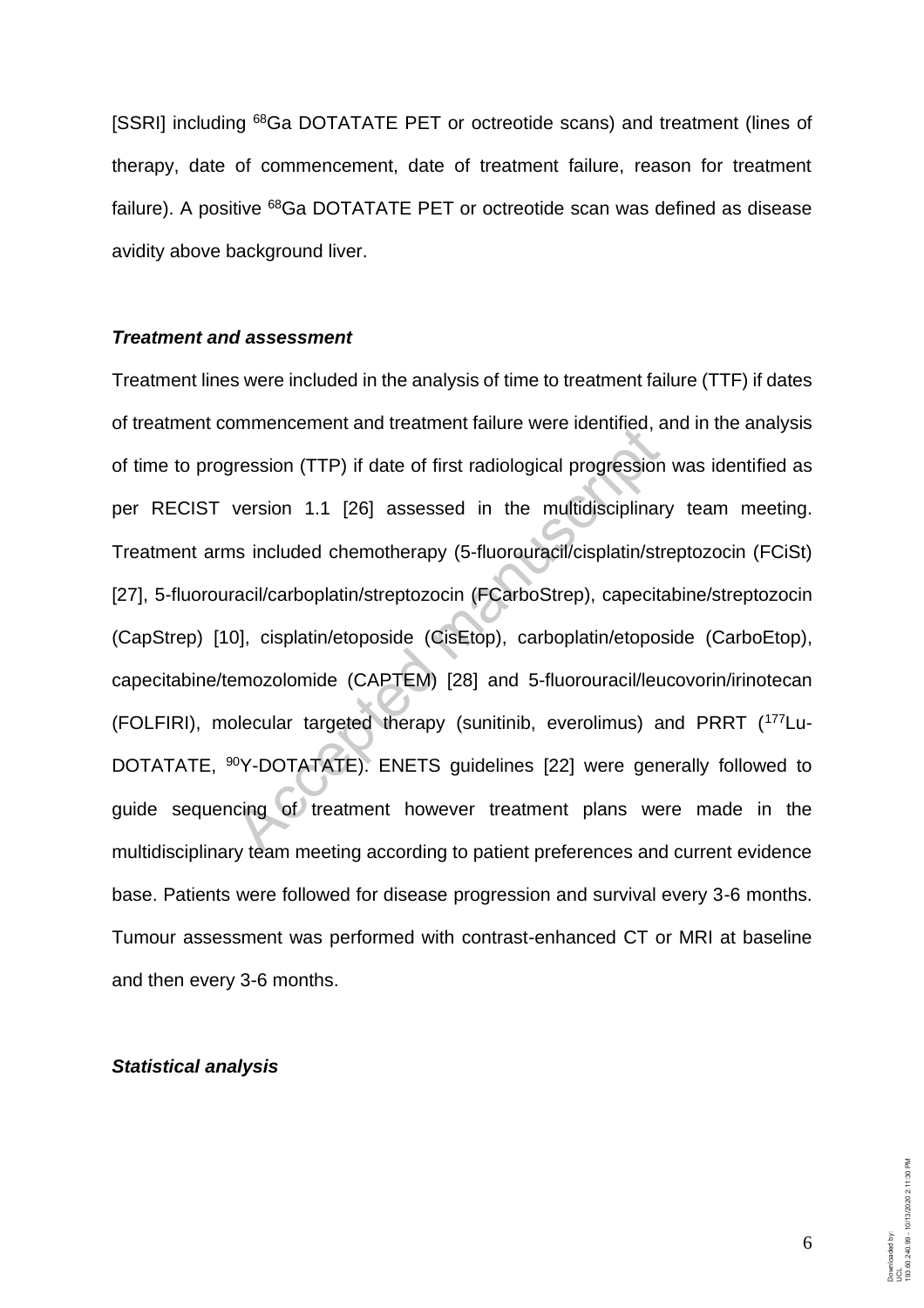Categorical variables were expressed as percentages and compared using the Chi squared test or Fisher exact test. Continuous variables were expressed as median and range or mean and standard deviation and compared with the Kruskal-Wallis test.

Time to treatment failure (TTF), time to progression (TTP) and overall survival (OS) were estimated by the Kaplan-Meier method and comparison of curves was performed using the log-rank test. The continuous variables Ki-67 and age were analysed in quartiles with cut-off points chosen in order to create four groups with approximately equal numbers of events (failures). TTF was defined as time from date of cycle 1 for each line of therapy to date of first radiological progression, treatment cessation due to toxicity or clinical deterioration, or death. Patients without treatment failure were censored at date of last known alive. TTP was defined as time from date of cycle 1 to date of first radiological progression. Outcomes for each treatment were compared irrespective of sequence in which they were given. Overall survival was calculated from date of first identified metastasis to date of death, given the long latency between curative intent surgery and development of recurrent disease in some patients. There was significant biological heterogeneity of the study cohort and we performed a separate analysis on the G2 cohort to minimise the impact of tumour grade on treatment outcomes and to remove the potential bias of treatment selection based on grade. atilies will cut-off points chosen in order to create it<br>equal numbers of events (failures). TTF was defined<br>for each line of therapy to date of first radiological p<br>ration due to toxicity or clinical deterioration, or dea

Univariate and multivariate analyses were performed using the Cox proportional hazards model to determine the relationship between baseline characteristics and TTF, TTP and OS. Variables with a p value <0.1 were included in the multivariate Cox model. Variables with high collinearity (e.g. Ki-67 and grade) were not included in the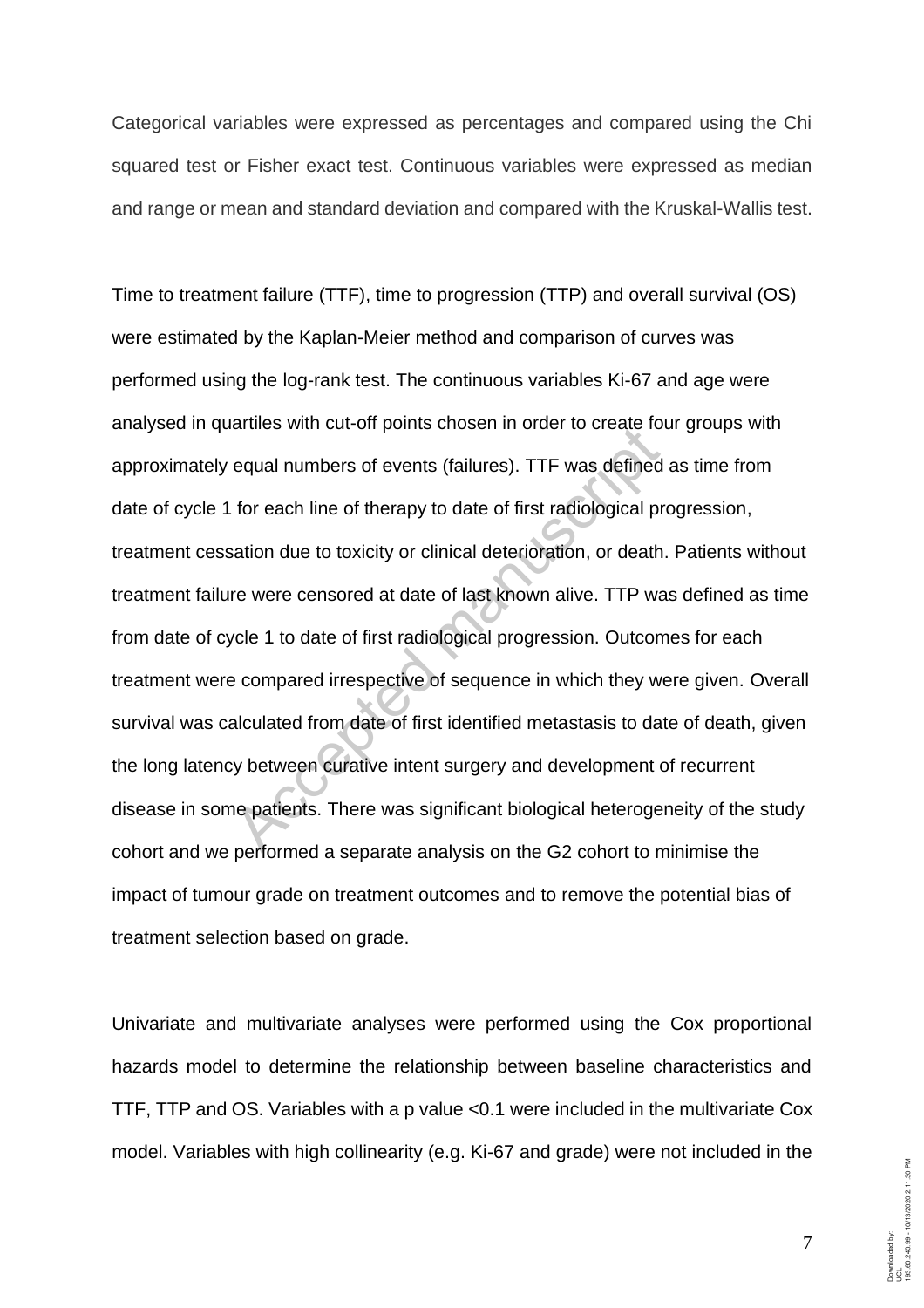same regression model. For all analyses, a p value <0.05 was considered to be statistically significant. All statistical analyses were performed using SAS (version 9.4).

# **RESULTS**

## *Patients*

Three hundred and eleven patients identified as having metastatic PNEN were searched from our institution database. Fifty-six patients were excluded due to pathology other than PNEN or MiNEN, non-pancreas primary, absence of metastases or absence of residual/recurrent disease after resection, no lines of systemic therapy received or inadequate clinical data (Fig. 1). Two hundred and fifty-five patients were included and their characteristics are summarised in Table 1. The median age at diagnosis was 54 years (range 13-82) and the majority of patients were male (60%). One hundred and forty-five (57%) patients had WHO 2017 [23] G2 disease and 48 (19%) patients had functional tumours (most frequently, insulinoma [15 patients], followed by gastrinoma [13 patients]). The majority of patients (71%) had the primary pancreatic tumour *in situ* and the presence of hepatic metastases (94%) at the time of first-line systemic therapy. Chromogranin A was greater than five times normal in 49% of the study cohort and in the 186 patients that had <sup>68</sup>Ga DOTATATE PET or octreotide scans, 92% were positive. Fourteen (5%) patients had a germline mutation (9 *MEN1*, 2 *BRCA2*, 1 *NF1*, 1 *VHL*, 1 Tuberous Sclerosis). Nineteen (7%) patients, excluding those with a germline mutation, had a second primary malignancy. Final Precivior Minkeln, non-pancreas pinnary, abse<br>residual/recurrent disease after resection, no lines of<br>adequate clinical data (Fig. 1). Two hundred and fifty<br>their characteristics are summarised in Table 1. Tl<br>54 yea

## *Time to treatment failure*

*Entire cohort*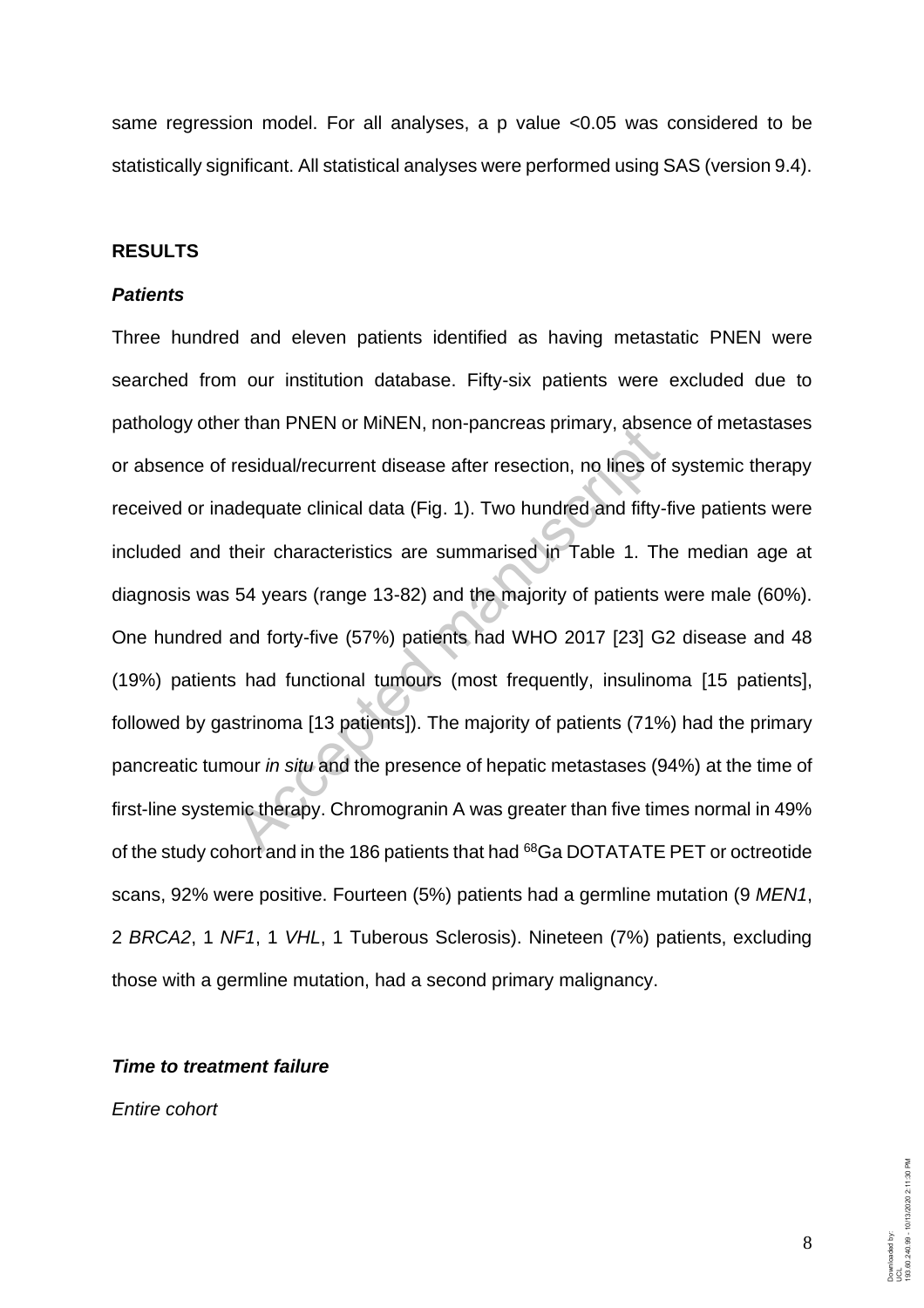Two hundred and fifty-five patients had 491 evaluable lines of systemic therapy with a median of 3 (range 1-9) lines of treatment per patient. The majority of patients had somatostatin analogue therapy (104/255; 41%) or chemotherapy (134/255; 53%) in the first-line setting. Across all treatments, overall median TTF was 9 months (95%CI 8-11). Median TTF in the G1 cohort was 15 months compared with 10 months in the G2 cohort, 6 months in the G3 NET cohort and 4 months in the G3 NEC cohort (logrank p<0.0001). Independent predictors of TTF included Ki-67, tumour grade, treatment type and chromogranin A (Table 2).

## *Grade 2 cohort*

One hundred and fourteen patients with G2 disease had 234 evaluable lines of systemic therapy to determine TTF (105 lines of chemotherapy, 82 lines of molecular targeted therapy and 47 lines of PRRT). There was no significant difference in baseline characteristics including age, gender, mean Ki-67, chromogranin A, presence of hepatic metastases or SSRI positivity between the three treatment arms (Table 3). The majority (80%) of lines of chemotherapy were given in the first or second line. In contrast, molecular targeted therapy (50% of lines) and PRRT (55% of lines) were more frequently given in the third or fourth-line setting. A transformation of transformation of transformation of the time setting and fourteen patients with G2 disease had 234 and the determine TTF (105 lines of chemotherapy, 82<br>by and 47 lines of PRRT). There was no significan

After a median of 9 months follow-up, 91% of chemotherapy treatments, 88% of molecular targeted therapy treatments and 74% of PRRT treatments had failed (Table 3). In the chemotherapy arm, 91% of treatment failures were due to radiological progression compared with 86% and 68% in the PRRT and molecular targeted therapy arms respectively. The molecular targeted therapy arm had the highest rate of toxicity leading to treatment cessation (22% vs 2% in the chemotherapy arm and 0% in the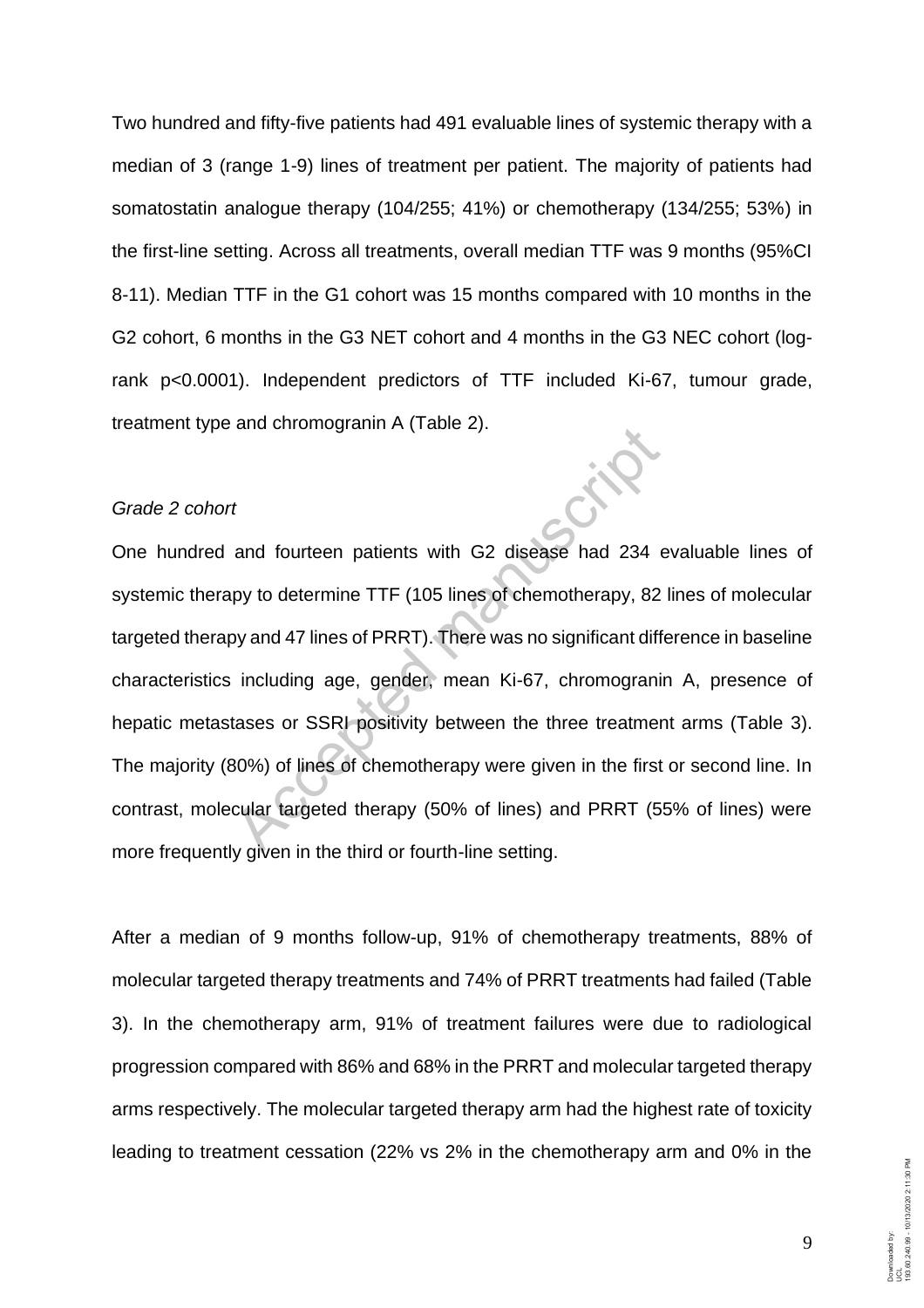PRRT arm). The PRRT arm had the highest rate of treatment failure due to death (5/35, 14%); however, all five of these deaths occurred when PRRT was given in the 5<sup>th</sup> or 6<sup>th</sup> line setting and is likely to represent a subcohort of patients with poorer performance status.

Of the G2 cohort, median TTF was 10 months (95%CI 8-12). The independent variables associated with TTF included chromogranin A, treatment type and resection of primary (Table 4). Patients with chromogranin A <5 times normal had prolonged TTF (median 14 vs 9 months, HR 0.71, 95%CI 0.52-0.97, p=0.03). In terms of treatment type, PRRT had prolonged TTF compared with both chemotherapy (median TTF 21 months vs 11 months, HR 0.56, 95%CI 0.34-0.84, p=0.005) and molecular targeted therapy (median TTF 21 months vs 6 months, HR 0.47, 95%CI 0.31-0.72, p=0.0005). Patients that had prior resection of the pancreatic primary also had prolonged TTF in this cohort (median 17 vs 9 months, HR 0.73, 95%CI 0.48-0.99,  $p=0.04$ ). 14 vs 9 months, HR 0.71, 95%CI 0.52-0.97, p=<br>
PRRT had prolonged TTF compared with both chem<br>
s vs 11 months, HR 0.56, 95%CI 0.34-0.84, p=0.0<br>
py (median TTF 21 months vs 6 months, HR 0.47,<br>
titents that had prior resectio

A separate analysis was performed on the G2 cohort to estimate TTP (Table 5). Radiological progression was evaluable in 197 lines of therapy (96 lines of chemotherapy, 59 lines of molecular targeted therapy, 42 lines of PRRT). The median TTP was 13 months (95%CI 11-16). The only independent predictor of TTP was treatment type. Similar to TTF, PRRT had prolonged TTP compared with both chemotherapy (median TTP 24 months vs 12 months, HR 0.46, 95%CI 0.29-0.73, p=0.0009; Fig. 2) and molecular targeted therapy (median TTP 24 months vs 12 months, HR 0.59, 95%CI 0.35-0.98, p=0.04; Fig. 2).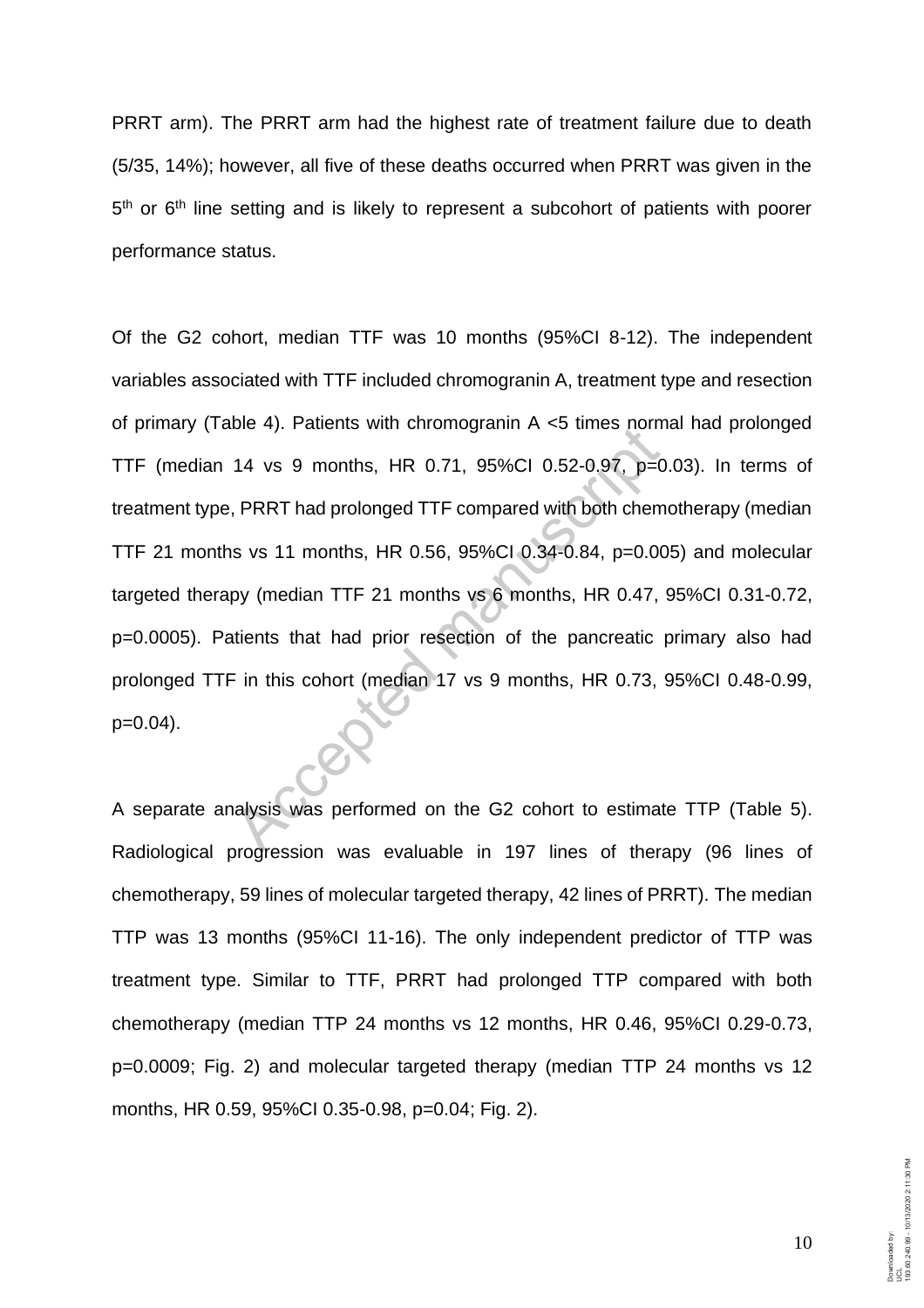#### *Overall survival*

#### *Entire cohort (n=255)*

After a median follow-up of 40 months, the median overall survival of the entire cohort was 59 months (95%CI 45-72). The 5-year and 10-year survival rates were 47% and 29% respectively. Based on tumour grade, median overall survival was 97 months in the G1 cohort, 77 months in the G2 cohort, 20 months in the G3 NET cohort and 19 months in the G3 NEC cohort. Variables that were independently associated with poorer overall survival included older age (>63 years), high tumour grade, high Ki-67, chromogranin A ≥5 times normal, presence of hepatic metastases at diagnosis and<br>absence of avidity on SSRI (Table 6).<br>Grade 2 cohort (1999) absence of avidity on SSRI (Table 6).

# *Grade 2 cohort (n=114)*

Of the G2 cohort, 51 (45%) patients received a treatment sequence that included PRRT compared to 63 (55%) patients that did not. Patients that received a treatment sequence that included PRRT had improved overall survival (median 84 vs 56 months, HR 0.55, 95%CI 0.31-0.98, p=0.04) (Table 7 and Fig. 3a). Other independent predictors of survival in the G2 cohort included chromogranin A (CgA <5x normal vs ≥5x normal; median OS 121 vs 60 months, HR 0.47, 95%CI 0.24-0.92, p=0.03), number of lines of therapy received per patient (1 or 2 lines of therapy vs 5 or more lines of therapy; median OS 64 months vs 97 months, HR 0.38 95%CI 0.15-0.97, p=0.04; Fig. 3b) and Ki-67 (Ki-67 15-20% vs Ki-67 3-4%; median OS 37 months vs 97 months, HR 3.53, 95%CI 1.30-9.59, p=0.01 and Ki67 5-9% vs 3-4%; median OS 60 months vs 97 months, HR 3.17 (1.14-8.79), p=0.03). Treatment sequence and number of lines of therapy were collinear and were handled separately in the regression analysis.  $A \ge 5$  times normal, presence of hepatic metastases<br>dity on SSRI (Table 6).<br> $t$  ( $n=114$ )<br>nort, 51 (45%) patients received a treatment seque<br>ed to 63 (55%) patients that did not. Patients that red<br>included PRRT had impro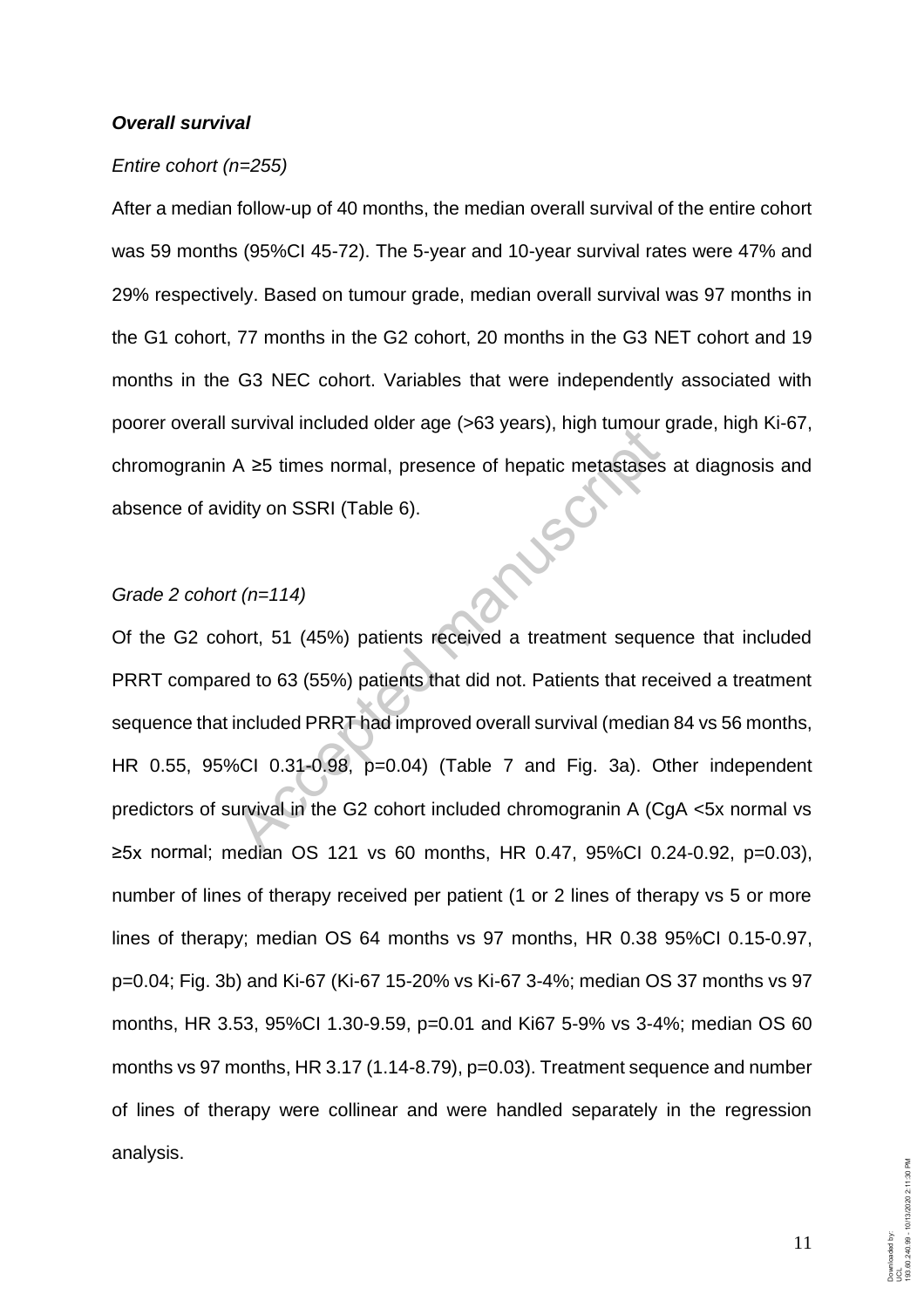## **DISCUSSION**

This single institution, retrospective study of 255 patients with metastatic PNEN provides significant insight into the predictors of treatment response and outcomes of chemotherapy, molecular targeted therapy and PRRT administered in a real-world setting. The separate analysis of the G2 cohort is of clinical interest given its prevalence, biological heterogeneity and broad treatment options.

The overall characteristics of the study population (Table 1) including male predominance, diagnosis in the sixth decade of life and up to 20% functional tumours, with the most common functional types being insulinoma and gastrinoma, are representative of PNEN data previously reported in the literature [7,21,29,30]. Of the entire cohort, 186 (73%) patients had SSRI performed, of which 92% were positive. The most frequent WHO tumour grade [23] in our study population, was G2 (57%). The newly defined well-differentiated G3 NET cohort, which has little descriptive data in the literature to date, accounted for almost 20% of our study cohort and 25 out of 32 (78%) G3 NET patients had SSRI-positive disease suggesting a potential role for PRRT. Sharacteristics of the study population (Table 1, diagnosis in the sixth decade of life and up to 20% for the common functional types being insulinoma and of PNEN data previously reported in the literature [7] 186 (73%) pa

Of the entire cohort, the median OS was 59 months with a 5-year survival rate of 47%. This reflects previous Surveillance, Epidemiology and End Results (SEER) data [5] which reported a median OS of 60 months and 5-year survival rate of 50% in patients diagnosed with metastatic G1/G2 PNET between 2000 and 2012. Independent predictors of poor survival included older age (>63 years), high tumour grade, high Ki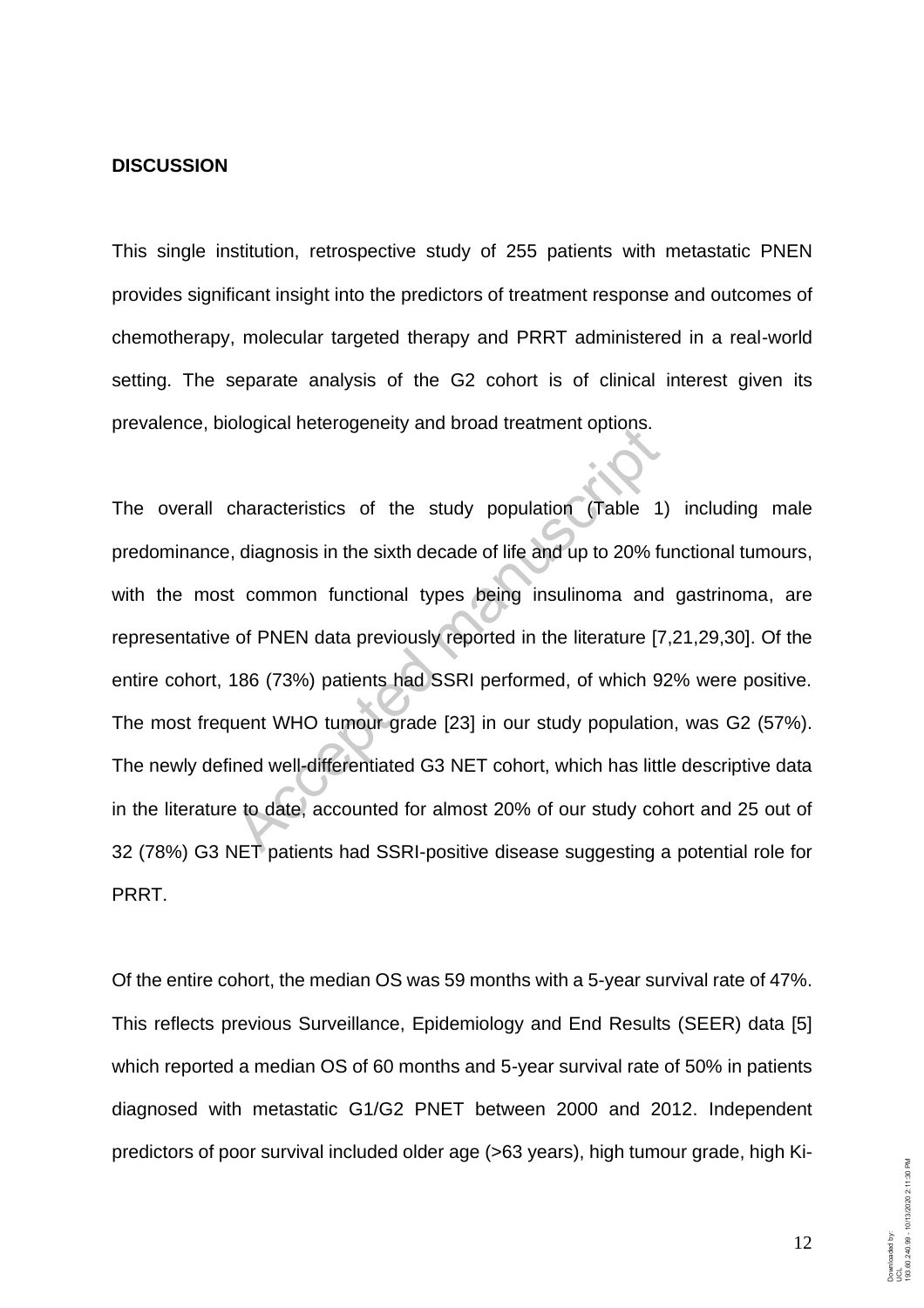67, chromogranin A ≥5 times normal and presence of hepatic metastases at diagnosis (Table 6). These variables are well-defined NET prognostic factors in the literature [5,31–34]. Absence of avidity on SSRI was also independently associated with poorer overall survival, and the concept of using functional imaging, including both SSRI and <sup>18</sup>F-FDG PET, as prognostic biomarkers in metastatic NET is supported by previous studies [35–40]. It is likely in the future that functional imaging, especially the combination of <sup>68</sup>Ga DOTATATE and <sup>18</sup>F-FDG PET, will also play a greater role in guiding treatment decisions in patients with metastatic NET, and prospective validation is warranted. Furthermore, of the G2 cohort, patients that received a treatment sequence that included PRRT had significantly prolonged survival compared with those patients who had not received PRRT. Given the baseline characteristics of the G2 cohort, including mean Ki-67 and SSRI positivity, were comparable between the treatment arms this is an interesting finding. Other variables independently associated with overall survival in the G2 cohort included chromogranin A, number of lines of therapy and Ki67 (3-4% vs 15-20% and 3-4% vs 5-9%). Previous studies also suggest that a Ki-67 threshold of 5% could better distinguish G1 from G2 PNET and this warrants further exploration [41,42]. warranted. Furthermore, of the G2 cohort, patient<br>warranted. Furthermore, of the G2 cohort, patient<br>quence that included PRRT had significantly p<br>n those patients who had not received PRRT. G<br>of the G2 cohort, including me

Less studied in the literature are predictors of treatment response. In our study, the independent predictors of prolonged TTF in the entire cohort not unexpectedly mirrored those of prolonged overall survival, including Ki-67, histological grade and chromogranin A (Table 2). In addition, treatment type was also independently associated with TTF. In the G2 cohort, despite no significant difference in patient baseline characteristics, treatment type remained an independent predictor of TTF. PRRT had prolonged TTF compared with both chemotherapy and molecular targeted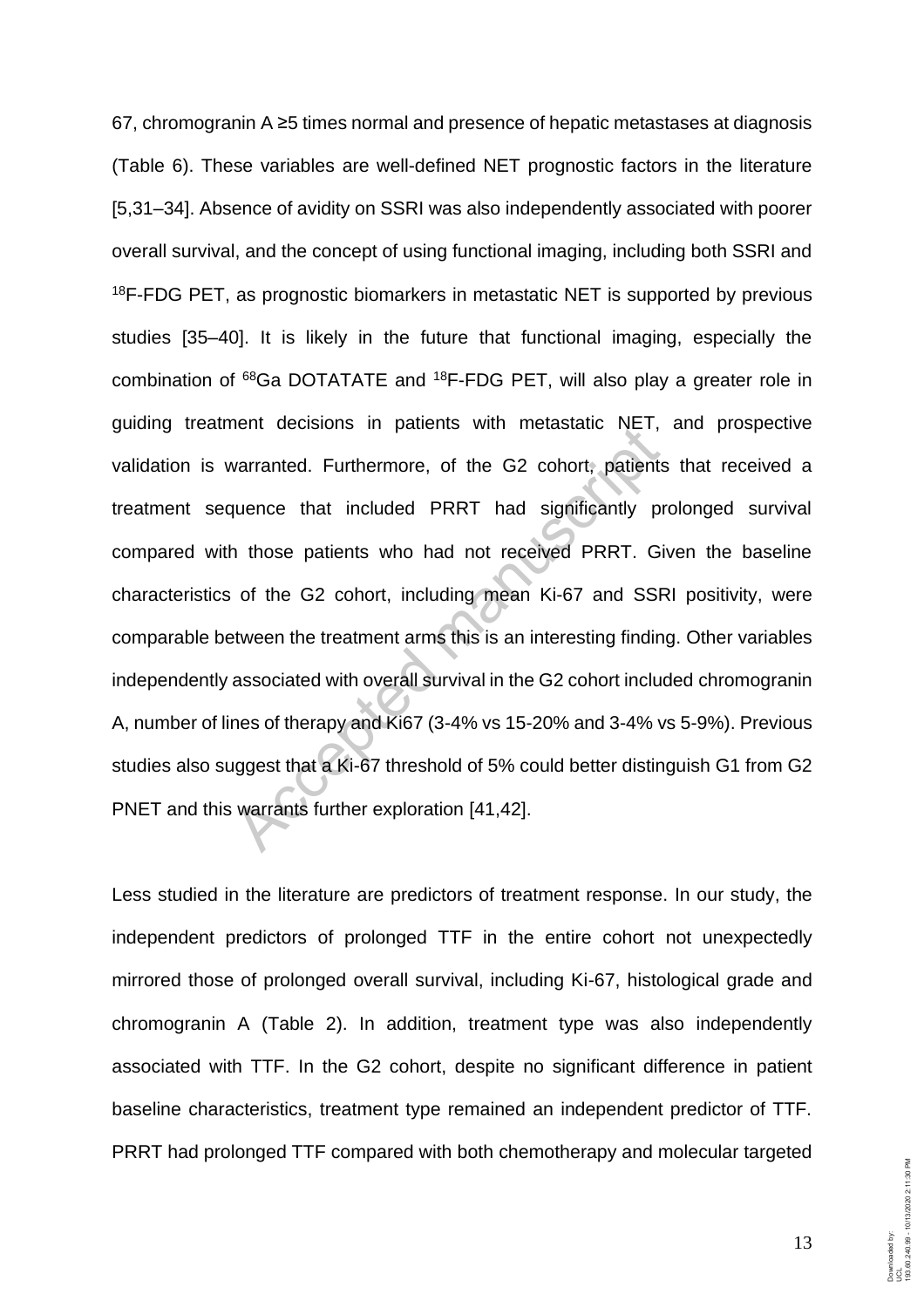therapy. This finding was replicated in the analysis of TTP in the G2 cohort in which the median TTP of PRRT was 24 months versus 12 months for chemotherapy and 12 months for molecular targeted therapy. Notably, patients treated with molecular targeted therapy had the highest rate of treatment cessation due to toxicity and measures to ameliorate toxicity should be pursued early and aggressively in patients treated with molecular targeted therapy. Resection of primary was an independent predictor of TTF in the G2 cohort but it did not attain independent significance in the TTP analysis nor the survival analyses.

These findings, however, must be interpreted with caution given the retrospective design of our study and inherent limitations including potential unmeasured confounders. Potential confounders include clinical factors that denote a poorer prognosis. Whilst some of our patients were treated prior to the availability of PRRT in the United Kingdom, thus resulting in less treatment choice, in more recent times patients with poorer prognostic factors such as faster pace of disease progression or bulky, symptomatic disease, may have preferentially been treated with chemotherapy over PRRT. A poorer prognosis in the chemotherapy cohort is supported by the fact that patients who only received 1 or 2 lines of therapy in total (most frequently incorporating chemotherapy in our study [Table 3]) had poorer overall survival compared with those patients who survived long enough to receive 5 or 6 lines of therapy which more frequently included molecular targeted therapy or PRRT. However, this does not fully explain the persistent difference in TTP between molecular targeted therapy and PRRT in patients with presumably more similar indications for these two treatments. Furthermore, our median TTP estimates (24 months for PRRT vs 12 months for molecular targeted therapy) are consistent with Solid the survival analyses.<br>
Accepts and inherent limitations including pote<br>
Potential confounders include clinical factors that<br>
list some of our patients were treated prior to the ava<br>
ngdom, thus resulting in less tre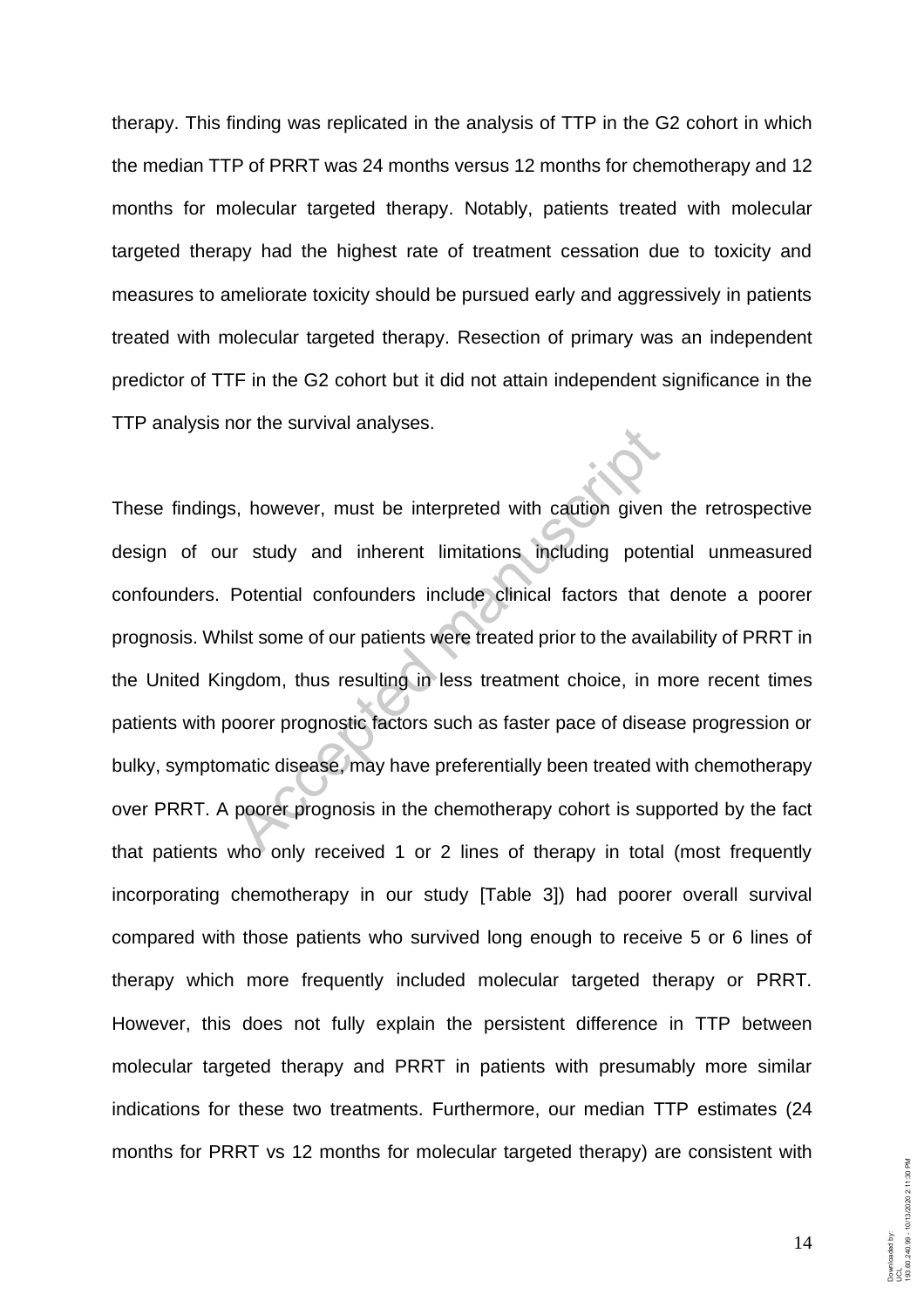progression free survival (PFS) estimates reported in the experimental arms of the NETTER-1 (median 28.4 months), sunitinib (median 11.4 months) and everolimus (median 11 months) phase III trials [15–17,43].

In conclusion, PRRT is associated with encouraging TTF and TTP relative to other systemic therapies for G2 metastatic PNET and it should be considered early in the treatment algorithm. Furthermore, access to PRRT as part of a therapeutic sequence appears to improve overall survival in patients with metastatic PNET. Our study is unique in its approach and provides insight into potential variables that should be studied in future trials to help understand the optimal treatment algorithm for metastatic PNET. Predictors of prognosis and treatment response will be expanded with the further development of molecular profiling of these tumours. Randomised trials comparing chemotherapy, molecular targeted therapy and PRRT (Table 8) are ongoing and may validate these findings. Such studies will be critical to inform the optimal treatment algorithm in these challenging tumours. approach and provides insight into potential variable trials to help understand the optimal treatment algor<br>tors of prognosis and treatment response will be e<br>pment of molecular profiling of these tumours. F<br>emotherapy, mo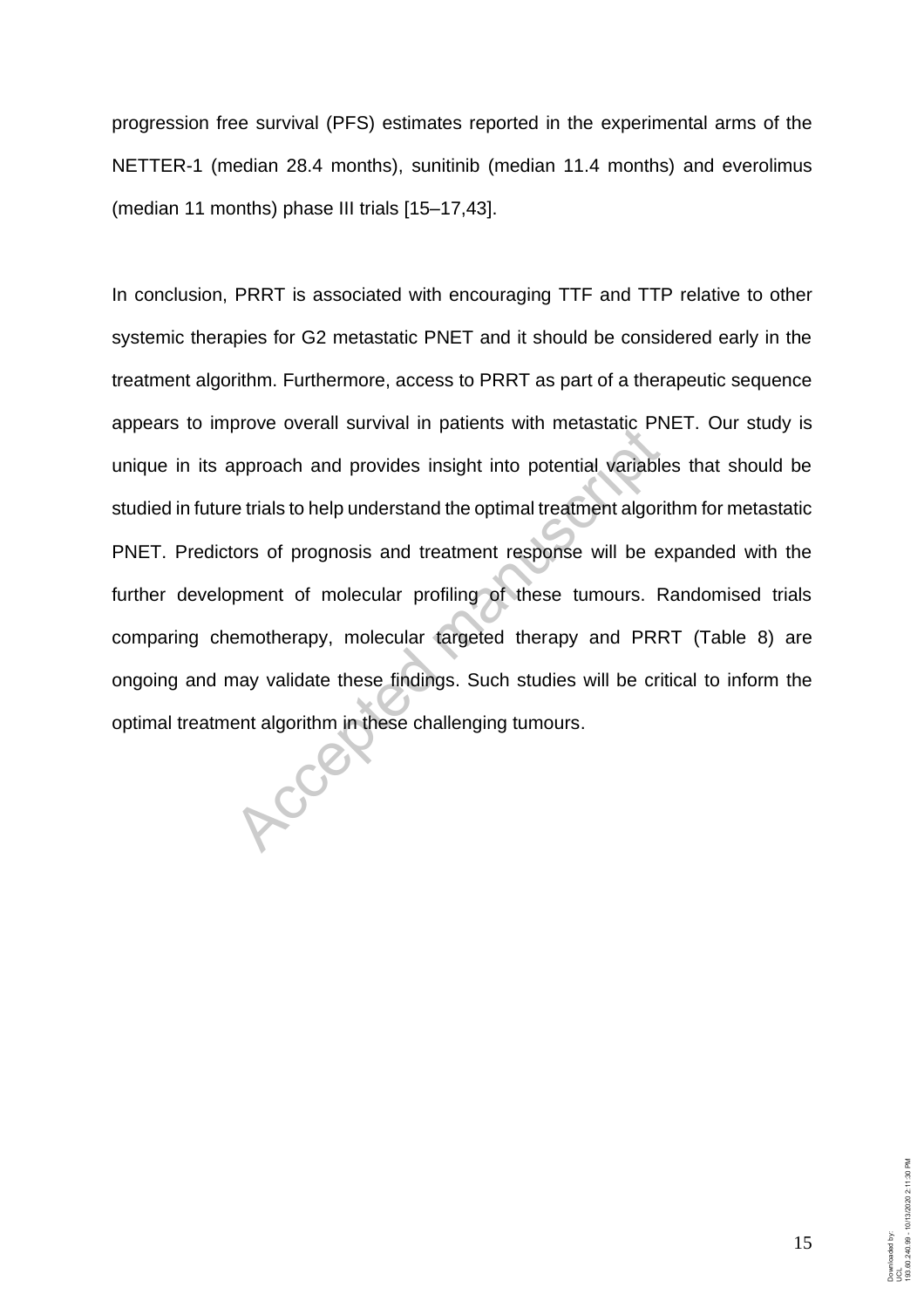# **Statement of Ethics**

This study was approved by the Quality Governance and Clinical Audit Committee of the Royal Free Hospital NHS Foundation Trust.

# **Disclosure Statement**

The authors have no conflicts of interest to declare with regards to this manuscript.

BK is a member of the UK National Institute for Clinical Excellence Technology Appraisal Committees.

C. Thirlwell reports consulting for Ipsen and Boehringer-Ingelheim and conference travel support from Bayer and Novartis; outside the submitted work.

TM reports personal fees from Astra Zeneca, personal fees from Eisai, personal fees from Roche, personal fees from BTG, personal fees from Ipsen, personal fees from Tarveda, grants from Bayer, grants from BTG, all outside the submitted work.

C. Toumpanakis reports advisory board and speaker honoraria from Ipsen, Novartis and AAA; outside the submitted work. He has received education grants from Ipsen, Novartis and AAA for the Royal Free NET unit. boots consulting for Ipsen and Boehringer-Ingelheim<br>from Bayer and Novartis; outside the submitted work<br>rsonal fees from Astra Zeneca, personal fees from E<br>resonal fees from BTG, personal fees from Ipsen, pe<br>is from Bayer,

MEC has received advisory board and speaker honoraria from Ipsen, Novartis, AAA, Lexicon and Pfizer; outside the submitted work.

The remaining authors declare no competing interests.

# **Funding Sources**

This project was funded by the Royal Free Charitable Trust (Quiet Cancer) Grant 311 and the Parasol Foundation Trust.

TM is part funded by the NIHR UCLH Biomedical Research Centre.

BK is funded by the J.P. Moulton Charitable Foundation.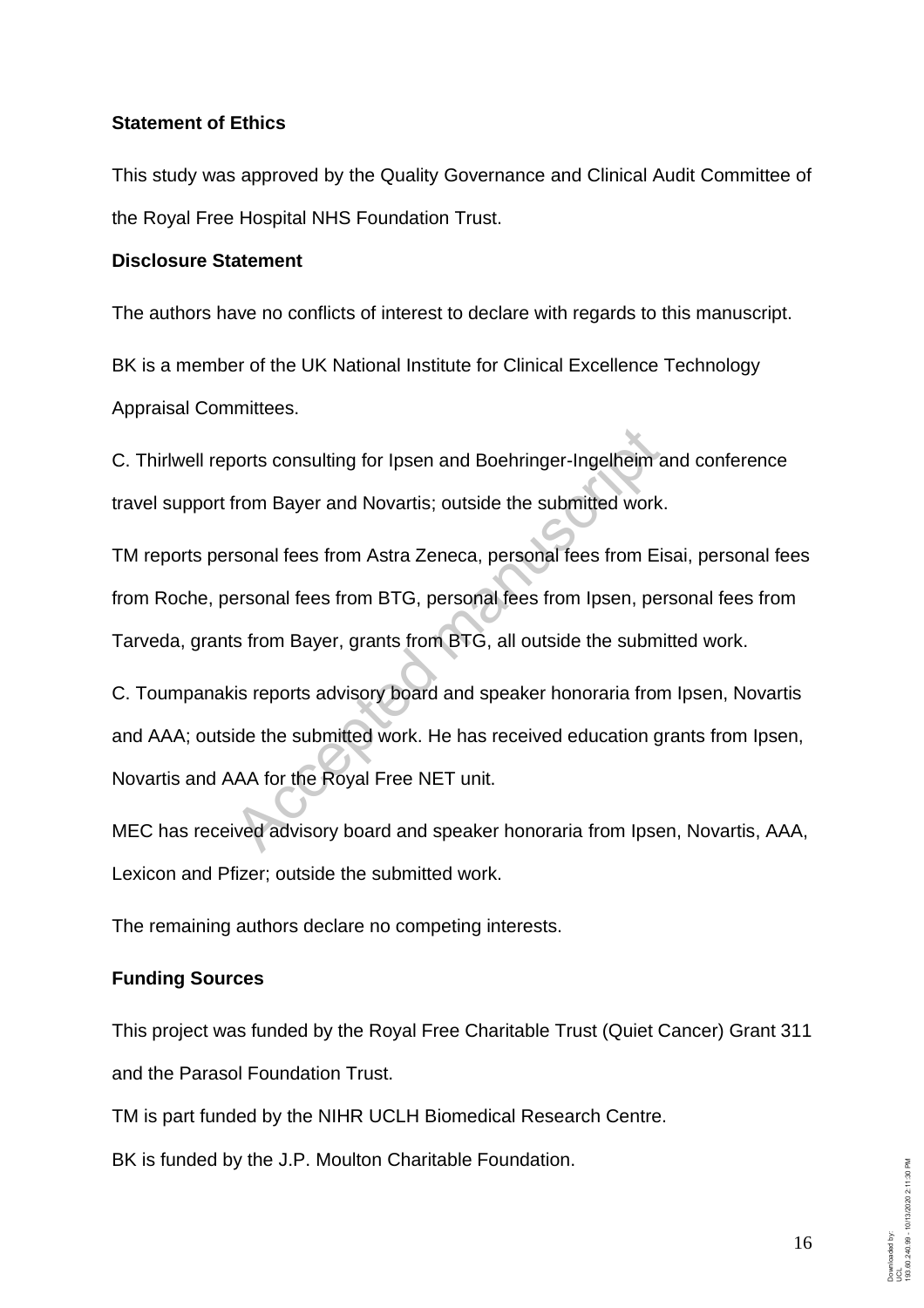# **Author Contributions**

Conception and design: AH, TM; data collection: AH, IYFM, NE, RN, AC; data analysis and drafting of the manuscript: AH; All authors were involved in critical revision of the manuscript and approved the final version to be published.

Accepted manuscript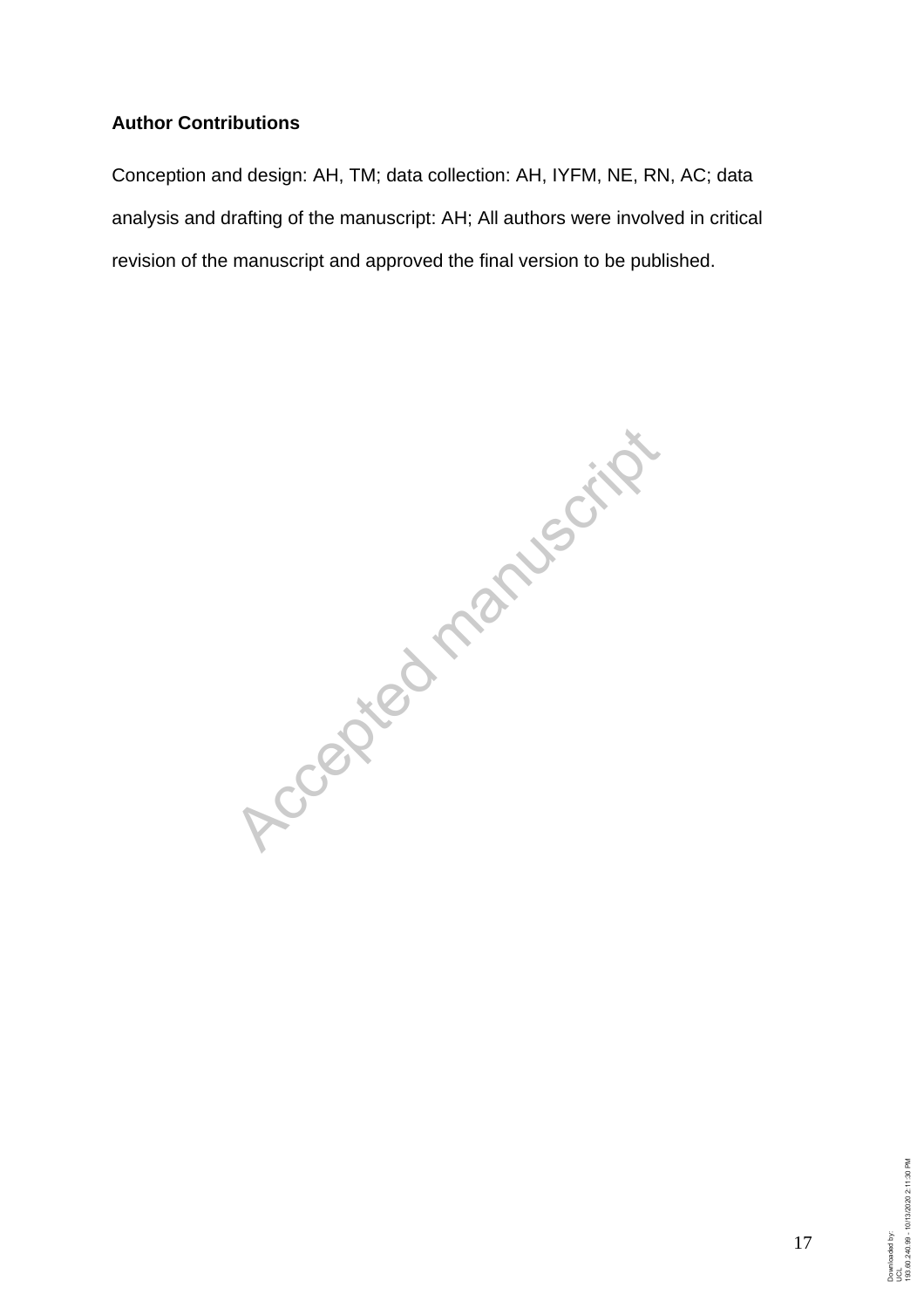#### **REFERENCES**

1. Carriaga MT, Henson DE. Liver, gallbladder, extrahepatic bile ducts, and pancreas. Cancer. 1995;75:171–90.

2. Vortmeyer AO, Huang S, Lubensky I, Zhuang Z. Non-islet origin of pancreatic islet cell tumors. J Clin Endocrinol Metab. 2004;89:1934–8.

3. Franko J, Feng W, Yip L, Genovese E, Moser AJ. Non-functional neuroendocrine carcinoma of the pancreas: Incidence, tumor biology, and outcomes in 2,158 patients. J Gastrointest Surg. 2010;14:541–8.

4. Fraenkel M, Kim M, Faggiano A, De Herder WW, Valk GD. Incidence of gastroenteropancreatic neuroendocrine tumours: A systematic review of the literature. Endocr Relat Cancer. 2014;21:R153-63. Kim M, Faggiano A, De Herder WW, Valk GD. Incidence<br>ancreatic neuroendocrine tumours: A systematic review.<br>Doct Relat Cancer. 2014;21:R153-63.<br>Nen C, Halperin D, Zhao B, Zhou S, Xu Y, et al. Tren<br>valence, and survival outc

5. Dasari A, Shen C, Halperin D, Zhao B, Zhou S, Xu Y, et al. Trends in the incidence, prevalence, and survival outcomes in patients with neuroendocrine tumors in the United States. JAMA Oncol. 2017;3:1335–42.

6. Alsidawi S, Westin GFM, Hobday TJ, Halfdanarson TR. Pancreatic neuroendocrine tumors: A population-based analysis of epidemiology and outcomes. J Clin Oncol. 2017;35:401–401.

7. Halfdanarson TR, Rabe KG, Rubin J, Petersen GM. Pancreatic neuroendocrine tumors (PNETs): Incidence, prognosis and recent trend toward improved survival. Ann Oncol. 2008;19:1727–33.

8. Luo G, Javed A, Strosberg JR, Jin K, Zhang Y, Liu C, et al. Modified staging classification for pancreatic neuroendocrine tumors on the basis of the American Joint Committee on Cancer and European Neuroendocrine Tumor Society Systems. J Clin Oncol. 2017;35:274–80.

9. Singh S, Chan DL, Moody L, Liu N, Fischer HD, Austin PC, et al. Recurrence in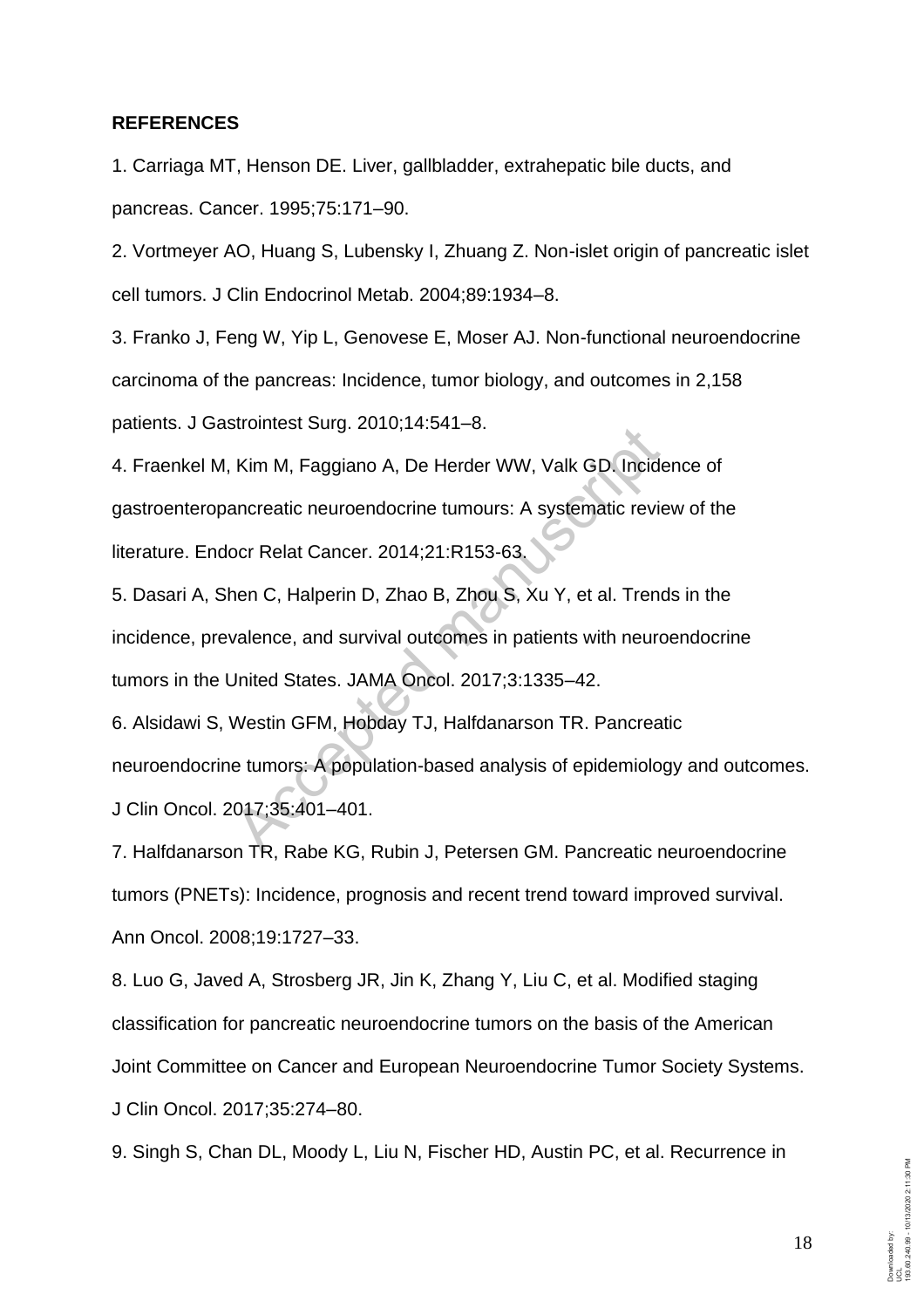resected gastroenteropancreatic neuroendocrine tumors. JAMA Oncol. 2018;4:583– 5.

10. Meyer T, Qian W, Caplin ME, Armstrong G, Lao-Sirieix SH, Hardy R, et al. Capecitabine and streptozocin  $\pm$  cisplatin in advanced gastroenteropancreatic neuroendocrine tumours. Eur J Cancer. 2014;50:902–11.

11. Kouvaraki MA, Ajani JA, Hoff P, Wolff R, Evans DB, Lozano R, et al.

Fluorouracil, doxorubicin, and streptozocin in the treatment of patients with locally advanced and metastatic pancreatic endocrine carcinomas. J Clin Oncol.

2004;22:4710–9.

12. Dilz LM, Denecke T, Steffen IG, Prasad V, Von Weikersthal LF, Pape UF, et al. Streptozocin/5-fluorouracil chemotherapy is associated with durable response in patients with advanced pancreatic neuroendocrine tumours. Eur J Cancer. 2015;51:1253–62.

13. Krug S, Boch M, Daniel H, Nimphius W, Müller D, Michl P, et al. Streptozocinbased chemotherapy in patients with advanced neuroendocrine neoplasms - Predictive and prognostic markers for treatment stratification. PLoS One. 2015;10:e0143822. Metastatic partiteatic entochine carchiomas. John 1-<br>
9.<br>
Huorouracil chemotherapy is associated with durable<br>
dvanced pancreatic neuroendocrine tumours. Eur J<br>
1-62.<br>
Co. M. Daniel H. Nimphius W. Müller D. Michl P. et al<br>

14. Caplin ME, Pavel M, Ćwikła JB, Phan AT, Raderer M, Sedláčková E, et al. Lanreotide in metastatic enteropancreatic neuroendocrine tumors. N Engl J Med. 2014;371:224–33.

15. Raymond E, Dahan L, Raoul JL, Bang YJ, Borbath I, Lombard-Bohas C, et al. Sunitinib malate for the treatment of pancreatic neuroendocrine tumors. N Engl J Med. 2011;364:501–13.

16. Yao JC, Shah MH, Ito T, Bohas CL, Wolin EM, Van Cutsem E, et al. Everolimus for advanced pancreatic neuroendocrine tumors. N Engl J Med. 2011;364:514–23.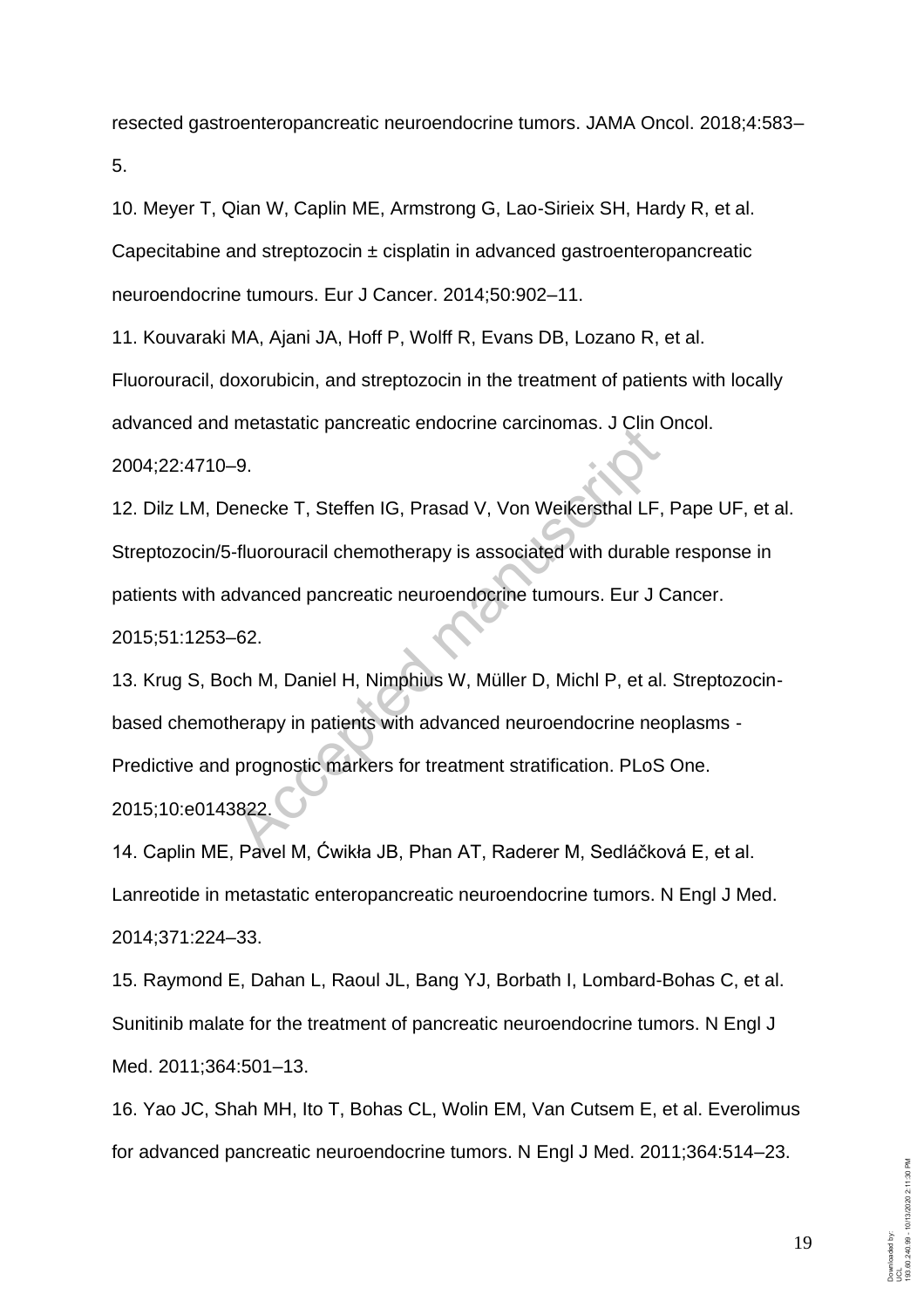17. Strosberg J, El-Haddad G, Wolin E, Hendifar A, Yao J, Chasen B, et al. Phase 3 trial of 177Lu-dotatate for midgut neuroendocrine tumors. N Engl J Med. 2017;376:125–35.

18. Brabander T, Van Der Zwan WA, Teunissen JJM, Kam BLR, Feelders RA, De Herder WW, et al. Long-term efficacy, survival, and safety of [177Lu-

DOTA0,Tyr3]octreotate in patients with gastroenteropancreatic and bronchial neuroendocrine tumors. Clin Cancer Res. 2017;23:4617–24.

19. Kwekkeboom DJ, De Herder WW, Kam BL, Van Eijck CH, Van Essen M, Kooij PP, et al. Treatment with the radiolabeled somatostatin analog [177Lu-

DOTA0,Tyr3]octreotate: Toxicity, efficacy, and survival. J Clin Oncol. 2008;26:2124– 30.

20. Ramage J, Naraev BG, Halfdanarson TR. Peptide receptor radionuclide therapy for patients with advanced pancreatic neuroendocrine tumors. Semin Oncol. 2018;45:236–48.

21. Falconi M, Eriksson B, Kaltsas G, Bartsch DK, Capdevila J, Caplin M, et al. ENETS consensus guidelines update for the management of patients with functional pancreatic neuroendocrine tumors and non-functional pancreatic neuroendocrine tumors. Neuroendocrinology. 2016;103:153–71. of Bot Bot Bot Reflects with the radiolabeled somatostatin analog [177]<br>treetate: Toxicity, efficacy, and survival. J Clin Once<br>Accreotate: Toxicity, efficacy, and survival. J Clin Once<br>A Naraev BG, Halfdanarson TR. Peptid

22. Pavel M, O'Toole D, Costa F, Capdevila J, Gross D, Kianmanesh R, et al. ENETS consensus guidelines update for the management of distant metastatic disease of intestinal, pancreatic, bronchial neuroendocrine neoplasms (NEN) and NEN of unknown primary site. Neuroendocrinology. 2016;103:172–85.

23. Lloyd R, Osamura R, Klöppel G, Rosai J, Bosman F, Jaffe E, et al. WHO classification of tumours of endocrine organs. International Agency for Research on Cancer; 2017.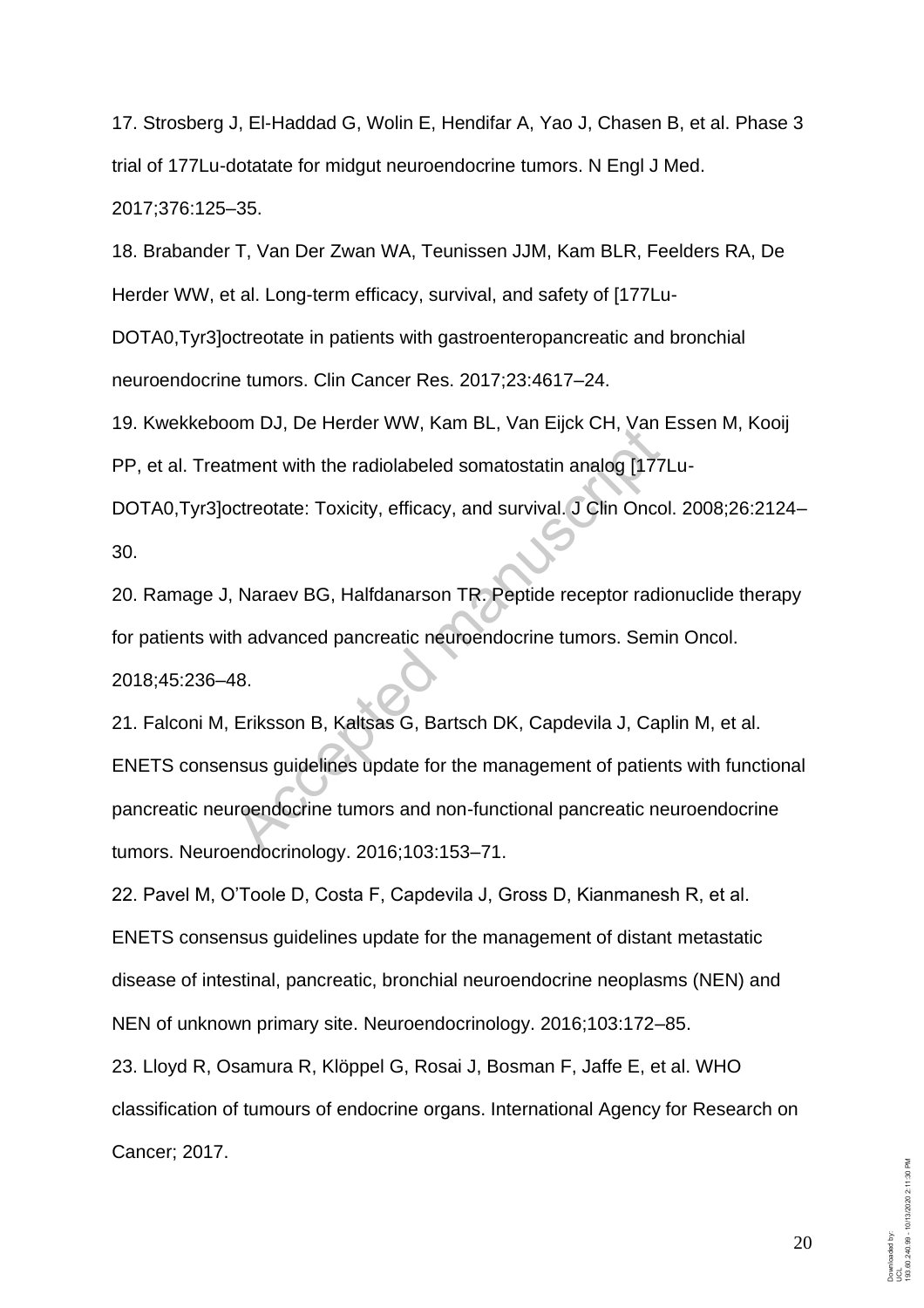24. Konukiewitz B, Schlitter AM, Jesinghaus M, Pfister D, Steiger K, Segler A, et al. Somatostatin receptor expression related to TP53 and RB1 alterations in pancreatic and extrapancreatic neuroendocrine neoplasms with a Ki67-index above 20%. Mod Pathol. 2017;30:587–98.

25. Thang SP, Lung MS, Kong G, Hofman MS, Callahan J, Michael M, et al. Peptide receptor radionuclide therapy (PRRT) in European Neuroendocrine Tumour Society (ENETS) grade 3 (G3) neuroendocrine neoplasia (NEN) - a single-institution retrospective analysis. Eur J Nucl Med Mol Imaging. 2018;45:262–77.

26. Schwartz LH, Litière S, De Vries E, Ford R, Gwyther S, Mandrekar S, et al.

RECIST 1.1 - Update and clarification: From the RECIST committee. Eur J Cancer. 2016;62:132–7.

27. Turner NC, Strauss SJ, Sarker D, Gillmore R, Kirkwood A, Hackshaw A, et al. Chemotherapy with 5-fluorouracil, cisplatin and streptozocin for neuroendocrine tumours. Br J Cancer. 2010;102:1106–12. The Update and clarification: From the RECIST committe<br>Update and clarification: From the RECIST committe<br>7.<br>Strauss SJ, Sarker D, Gillmore R, Kirkwood A, Hac<br>7. Strauss SJ, Sarker D, Gillmore R, Kirkwood A, Hac<br>7. with 5-

28. Strosberg JR, Fine RL, Choi J, Nasir A, Coppola D, Chen DT, et al. First-line chemotherapy with capecitabine and temozolomide in patients with metastatic pancreatic endocrine carcinomas. Cancer. 2011;117:268–75.

29. Falconi M, Bartsch DK, Eriksson B, Klöppel G, Lopes JM, O'Connor JM, et al. ENETS consensus guidelines for the management of patients with digestive neuroendocrine neoplasms of the digestive system: Well-differentiated pancreatic non-functioning tumors. Neuroendocrinology. 2012;95:120–34.

30. Kasumova GG, Tabatabaie O, Eskander MF, Tadikonda A, Ng SC, Tseng JF. National Rise of Primary Pancreatic Carcinoid Tumors: Comparison to Functional and Nonfunctional Pancreatic Neuroendocrine Tumors. J Am Coll Surg.

2017;224:1057–64.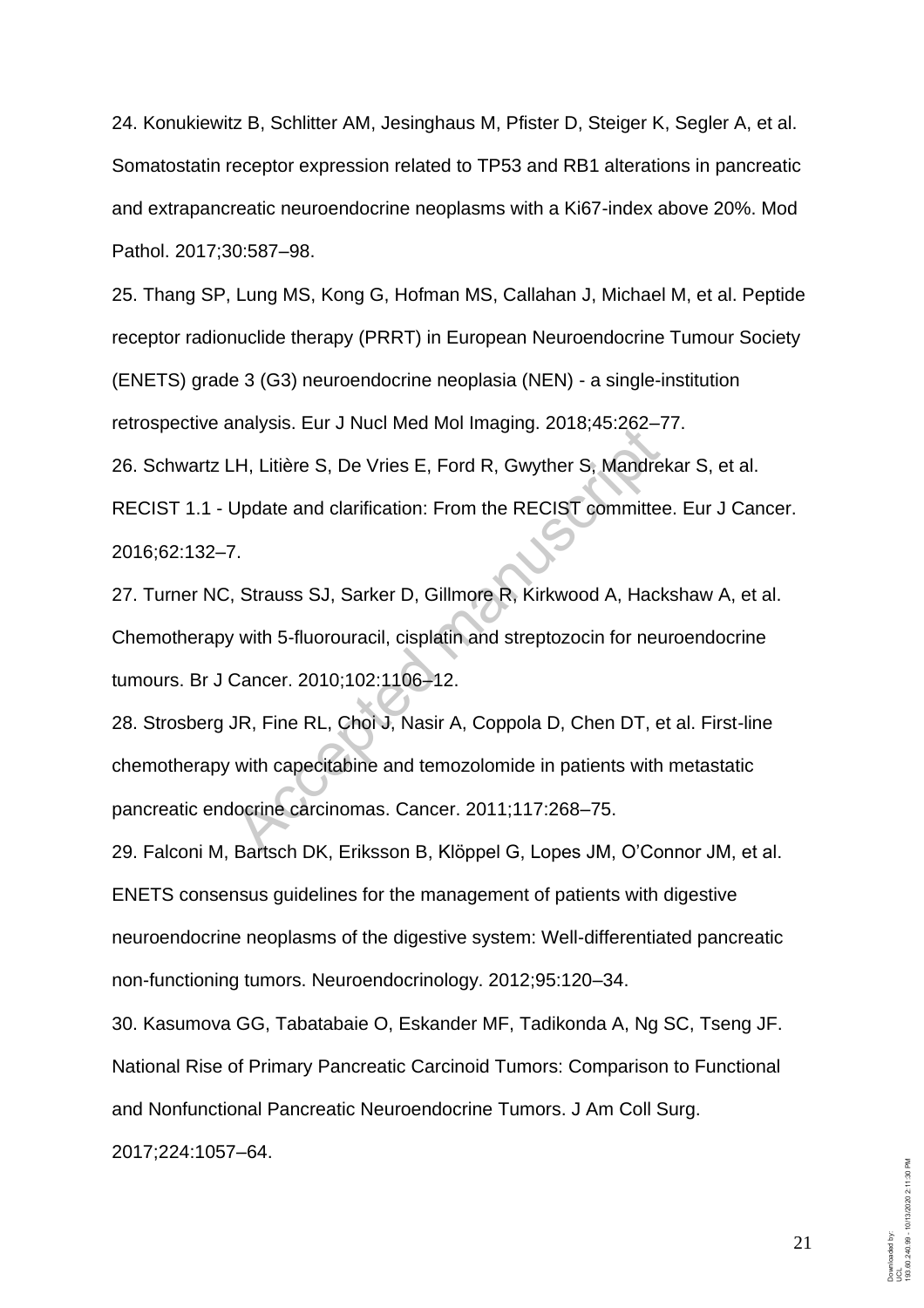31. Yao JC, Hassan M, Phan A, Dagohoy C, Leary C, Mares JE, et al. One hundred years after "carcinoid": Epidemiology of and prognostic factors for neuroendocrine tumors in 35,825 cases in the United States. J Clin Oncol. 2008;26:3063–72. 32. Panzuto F, Nasoni S, Falconi M, Corleto VD, Capurso G, Cassetta S, et al. Prognostic factors and survival in endocrine tumor patients: comparison between gastrointestinal and pancreatic localization. Endocr Relat Cancer. 2005;12:1083–92. 33. Ekeblad S, Skogseid B, Dunder K, Oberg K, Eriksson B. Prognostic factors and survival in 324 patients with pancreatic endocrine tumor treated at a single institution. Clin Cancer Res. 2008;14:7798–803.

34. Nikou GC, Marinou K, Thomakos P, Papageorgiou D, Sanzanidis V, Nikolaou P, et al. Chromogranin a levels in diagnosis, treatment and follow-up of 42 patients with non-functioning pancreatic endocrine tumours. Pancreatology. 2008;8:510–9. 35. Binderup T, Knigge U, Loft A, Federspiel B, Kjaer A. 18F-Fluorodeoxyglucose Positron Emission Tomography Predicts Survival of Patients with Neuroendocrine Tumors. Clin Cancer Res. 2010;16:978–85. patients with pancreatic endocrine turnor treated at a<br>
Cancer Res. 2008;14:7798–803.<br>
Marinou K, Thomakos P, Papageorgiou D, Sanzanio<br>
granin a levels in diagnosis, treatment and follow-up of<br>
g pancreatic endocrine tumou

36. Bahri H, Laurence L, Edeline J, Leghzali H, Devillers A, Raoul J-L, et al. High Prognostic Value of 18F-FDG PET for Metastatic Gastroenteropancreatic Neuroendocrine Tumors: A Long-Term Evaluation. J Nucl Med. 2014;55:1786–90. 37. Nilica B, Waitz D, Stevanovic V, Uprimny C, Kendler D, Buxbaum S, et al. Direct comparison of 68 Ga-DOTA-TOC and 18 F-FDG PET/CT in the follow-up of patients with neuroendocrine tumour treated with the first full peptide receptor radionuclide therapy cycle. Eur J Nucl Med Mol Imaging. 2016;43:1585–92.

38. Ezziddin S, Adler L, Sabet A, Poppel TD, Grabellus F, Yuce A, et al. Prognostic Stratification of Metastatic Gastroenteropancreatic Neuroendocrine Neoplasms by 18F-FDG PET: Feasibility of a Metabolic Grading System. J Nucl Med.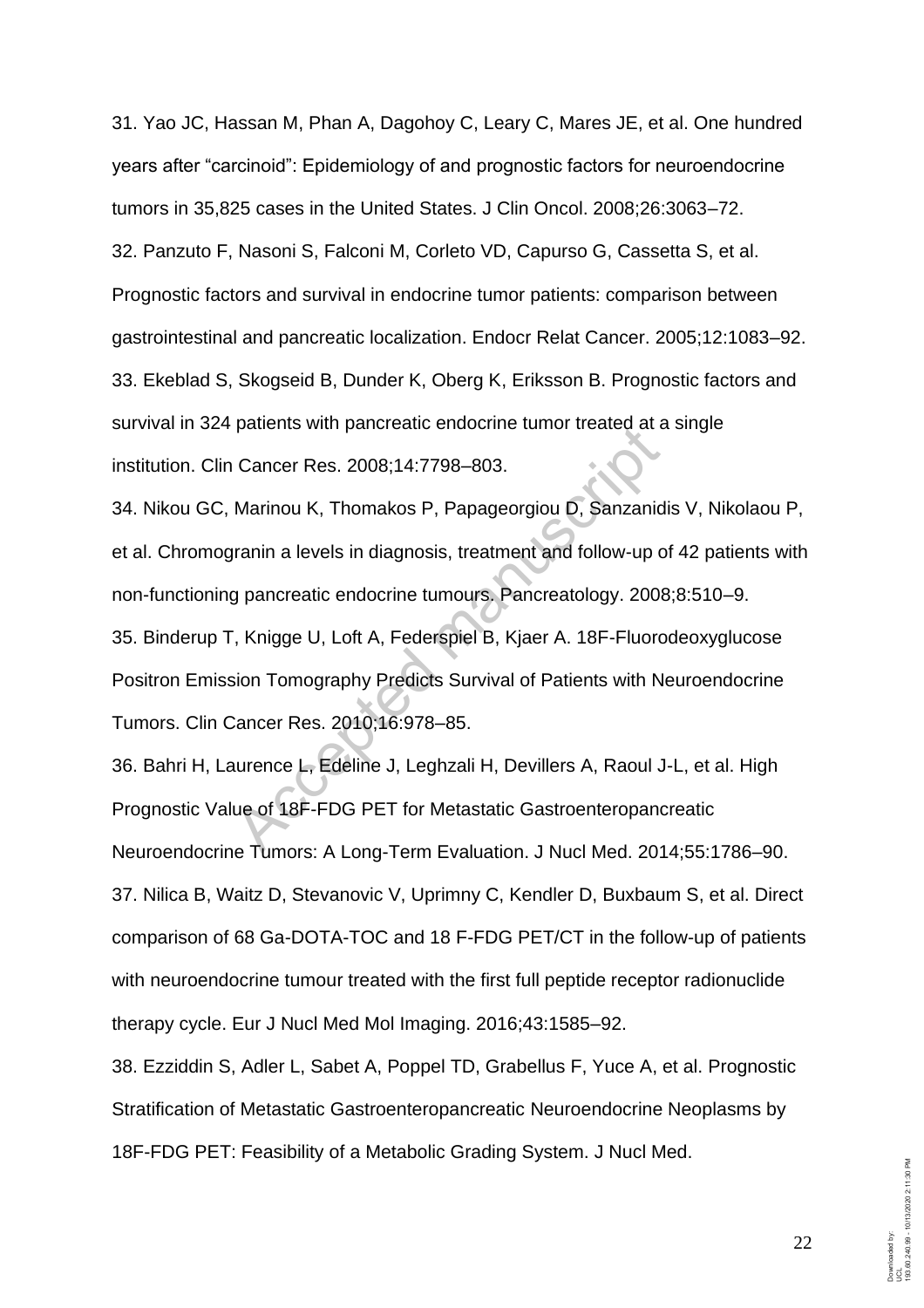2014;55:1260–6.

39. Chan DL, Pavlakis N, Schembri GP, Bernard EJ, Hsiao E, Hayes A, et al. Dual somatostatin receptor/FDG PET/CT imaging in metastatic neuroendocrine tumours: Proposal for a novel grading scheme with prognostic significance. Theranostics. 2017;7:1149–58.

40. Sansovini M, Severi S, Ianniello A, Nicolini S, Fantini L, Mezzenga E, et al. Longterm follow-up and role of FDG PET in advanced pancreatic neuroendocrine patients treated with 177Lu-DOTATATE. Eur J Nucl Med Mol Imaging. 2017;44:490–9.

41. Rindi G, Falconi M, Klersy C, Albarello L, Boninsegna L, Buchler MW, et al. TNM staging of neoplasms of the endocrine pancreas: Results from a large international cohort study. J Natl Cancer Inst. 2012;104:764–77.

42. Scarpa A, Mantovani W, Capelli P, Beghelli S, Boninsegna L, Bettini R, et al. Pancreatic endocrine tumors: Improved TNM staging and histopathological grading permit a clinically efficient prognostic stratification of patients. Mod Pathol. Mod Pathol; 2010;23:824–33. PLATATE: Edi 3 Ndchwed with inlaging. 2017<br>alconi M, Klersy C, Albarello L, Boninsegna L, Buchle<br>plasms of the endocrine pancreas: Results from a lat<br>Natl Cancer Inst. 2012;104:764–77.<br>Mantovani W, Capelli P, Beghelli S, B

43. Strosberg JR, Wolin EM, Chasen BA, Kulke MH, Bushnell DL, Caplin ME, et al. First update on overall survival, progression-free survival, and health-related time-todeterioration quality of life from the NETTER-1 study: 177Lu-Dotatate vs. high dose octreotide in progressive midgut neuroendocrine tumors. J Clin Oncol. 2018;36 (suppl):4099.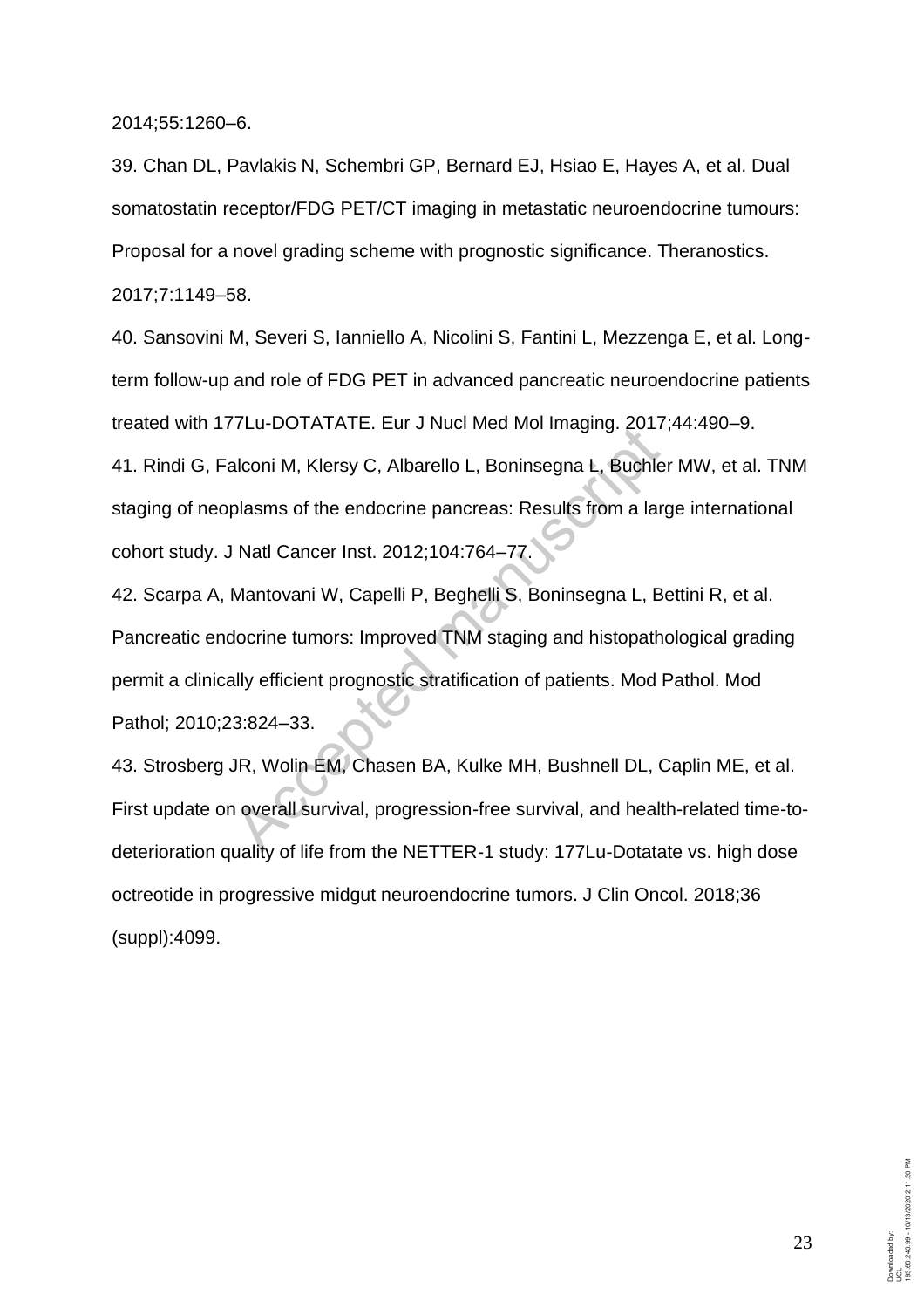# **Figure legends**

Fig. 1. Flow diagram for patient selection

Fig. 2. Kaplan-Meier plot of time to progression in the G2 PNET cohort

Fig. 3. Kaplan-Meier plots of overall survival stratified by a) treatment sequence and b) number of lines of therapy per patient in the G2 PNET cohort *(n=114)*

Accepted manuscript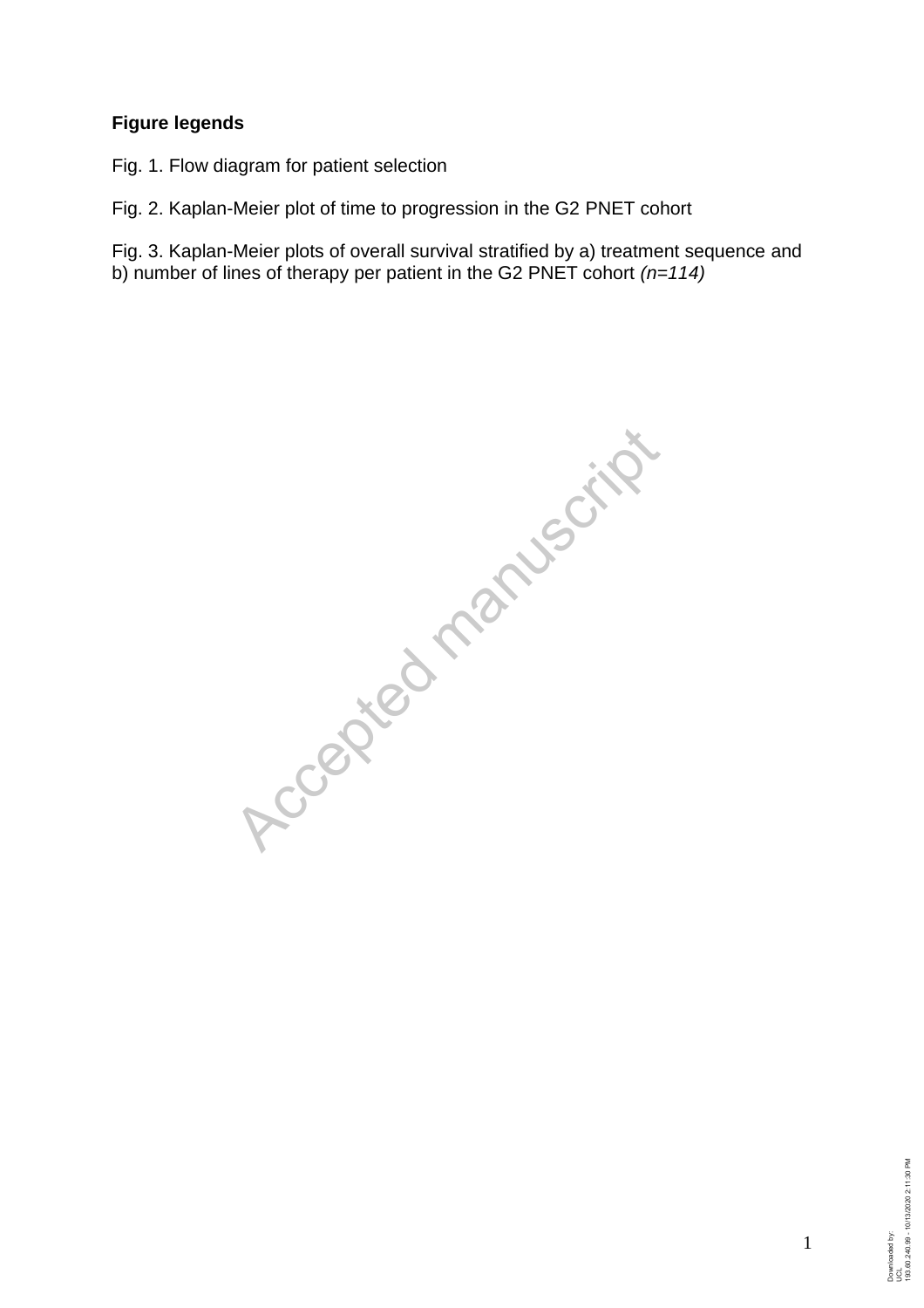# **Fig. 1. Flow diagram for patient selection**

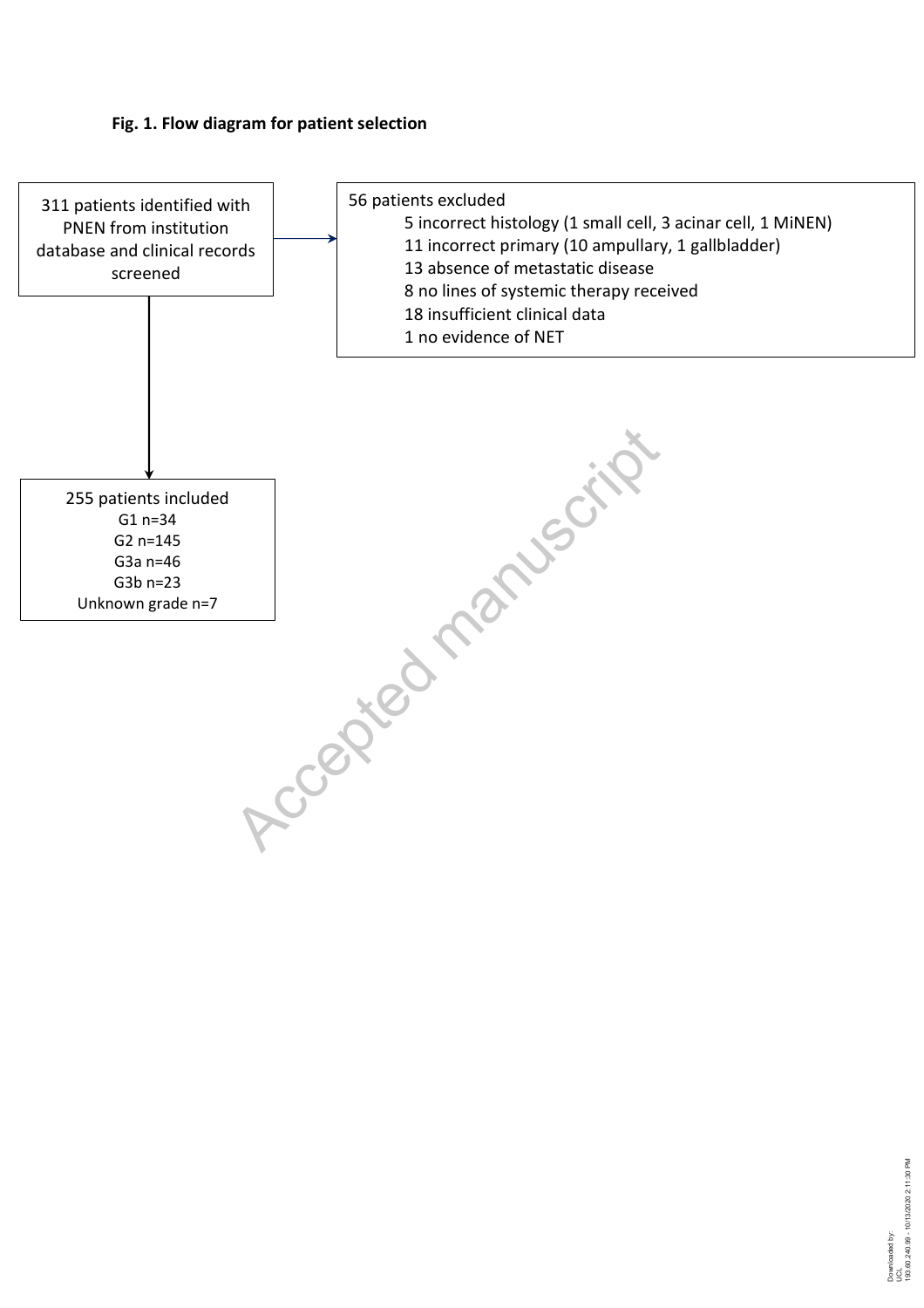

# **Fig. 2. Kaplan-Meier plot of time to progression in the G2 PNET cohort**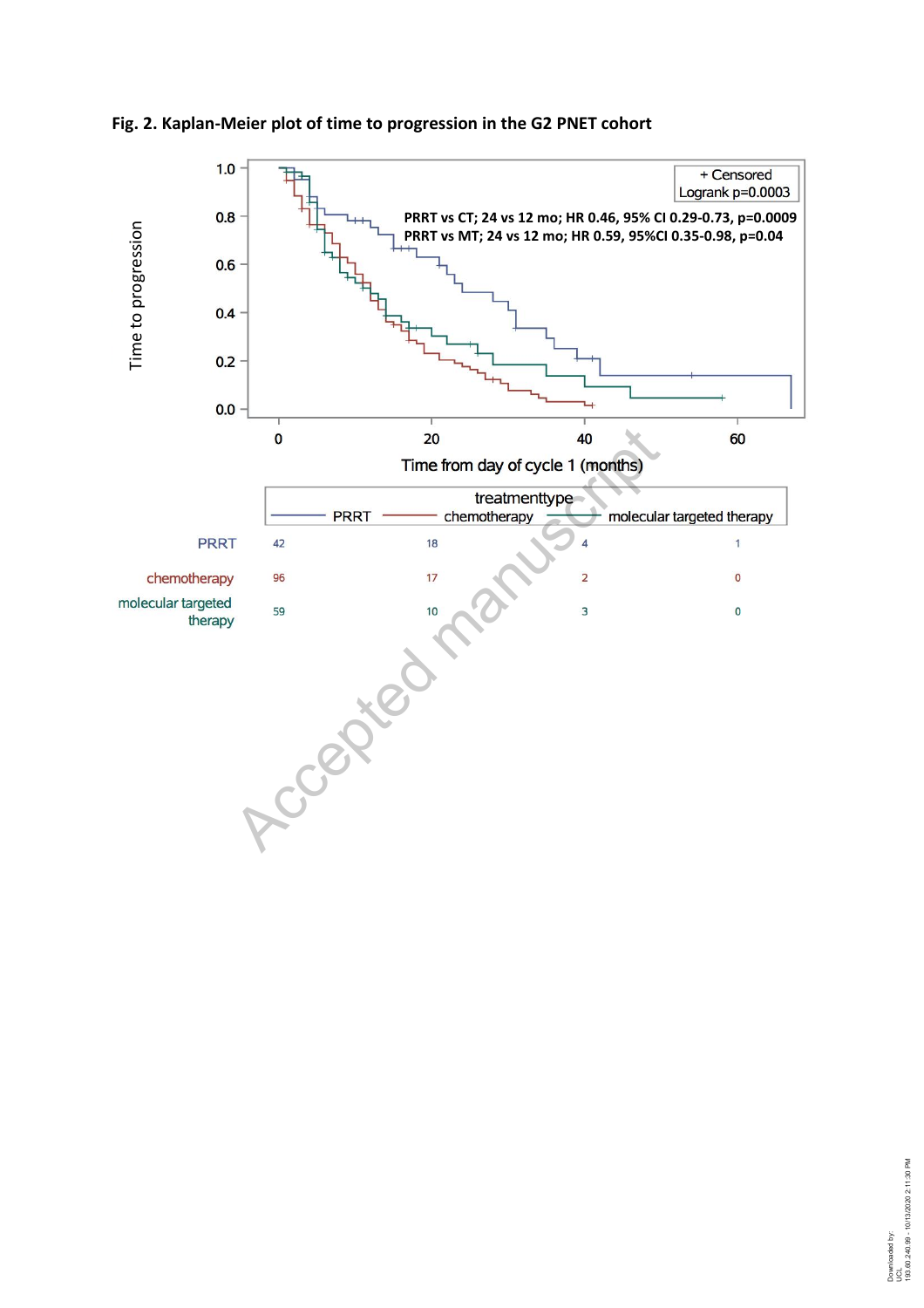



**a)**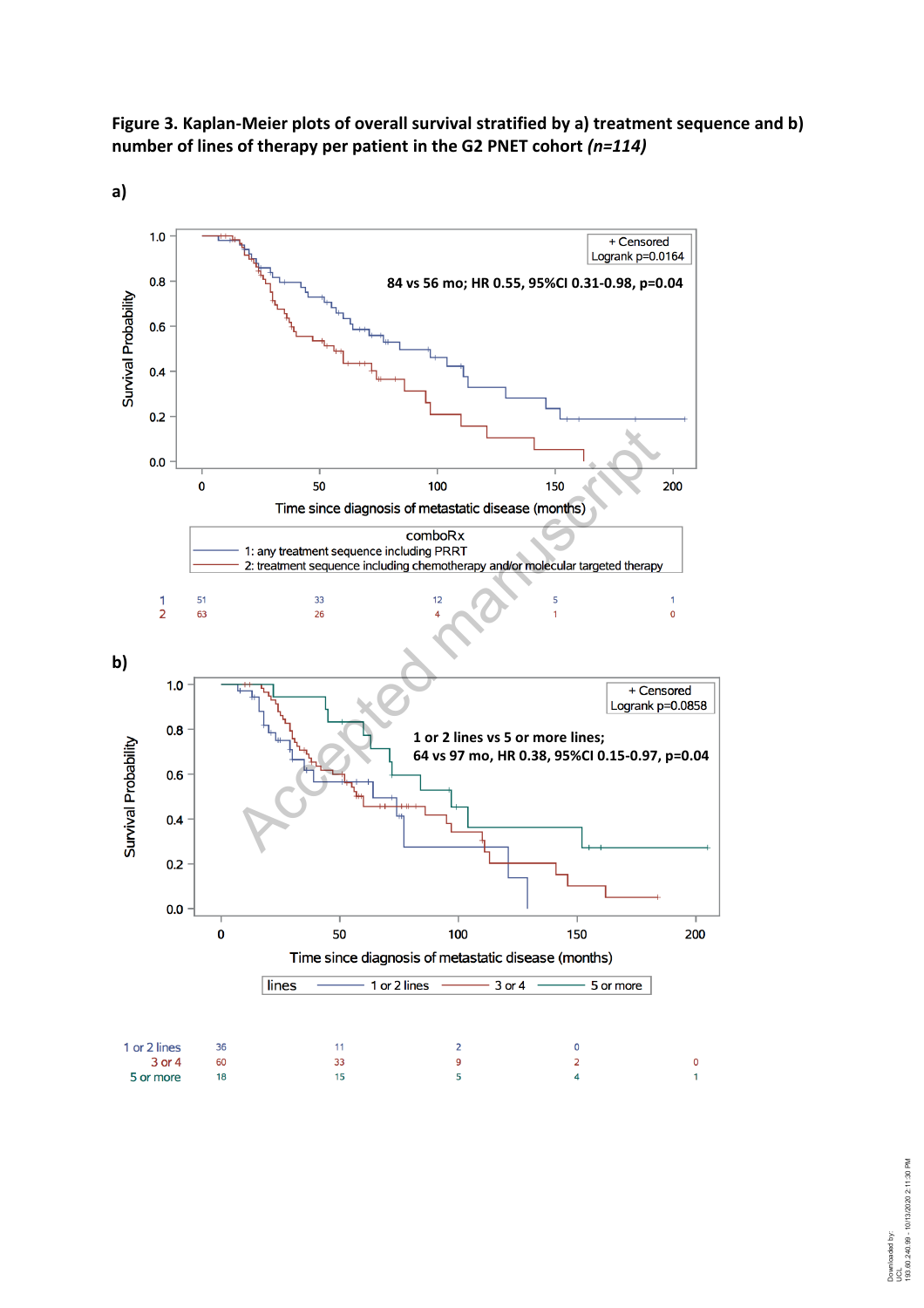| <b>Characteristic</b>            | n          |
|----------------------------------|------------|
| Median age at diagnosis, yrs     | 54 (13-82) |
| (range)                          |            |
| Gender                           |            |
| Female                           | 102 (40%)  |
| Male                             | 153 (60%)  |
| WHO 2017 $grade1$                |            |
| G <sub>1</sub>                   | 34 (13%)   |
| G <sub>2</sub>                   | 145 (57%)  |
| G3 NET                           | 46 (18%)   |
| G3 NEC                           | 23 (9%)    |
| Unknown                          | 7(3%)      |
| <b>Functional</b>                |            |
| No                               | 207 (81%)  |
| Yes                              | 48 (19%)   |
| Known germline mutation          |            |
| No                               | 241 (95%)  |
| Yes                              | 14 (5%)    |
| <b>Resection of primary</b>      |            |
| No                               | 180 (71%)  |
| Yes                              | 71 (28%)   |
| Unknown                          | 4 (2%)     |
| <b>Presence of hepatic</b>       |            |
| metastases at time of            |            |
| diagnosis                        |            |
| No                               | 79 (31%)   |
| Yes                              | 148 (58%)  |
| Unknown                          | 28 (11%)   |
| <b>Presence of hepatic</b>       |            |
| metastases at time of first line |            |
| systemic therapy                 |            |
| No                               | 13 (5%)    |
| Yes                              | 240 (94%)  |
| Unknown                          |            |
|                                  | 2(1%)      |
| <b>Chromogranin A</b>            |            |
| < 5x normal                      | 94 (37%)   |
| $\geq$ 5x normal                 | 126 (49%   |
| Unknown                          | 35 (14%)   |
| <b>SSRI imaging</b>              |            |
| Positive                         | 172 (67%)  |
| Negative                         | 14 (6%)    |
| Unknown                          | 69 (27%)   |
| Second primary malignancy*       | 19 (7%)    |

# **Table 1. Characteristics of study cohort at baseline (***n=255* **)**

1. Lloyd RV, Osamura R, Kloppel G, et al. 4<sup>th</sup> edition. WHO classification of tumours of endocrine organs, vol 10. Lyon (France): IARC Press; 2017. *\*excluding patients with a germline mutation*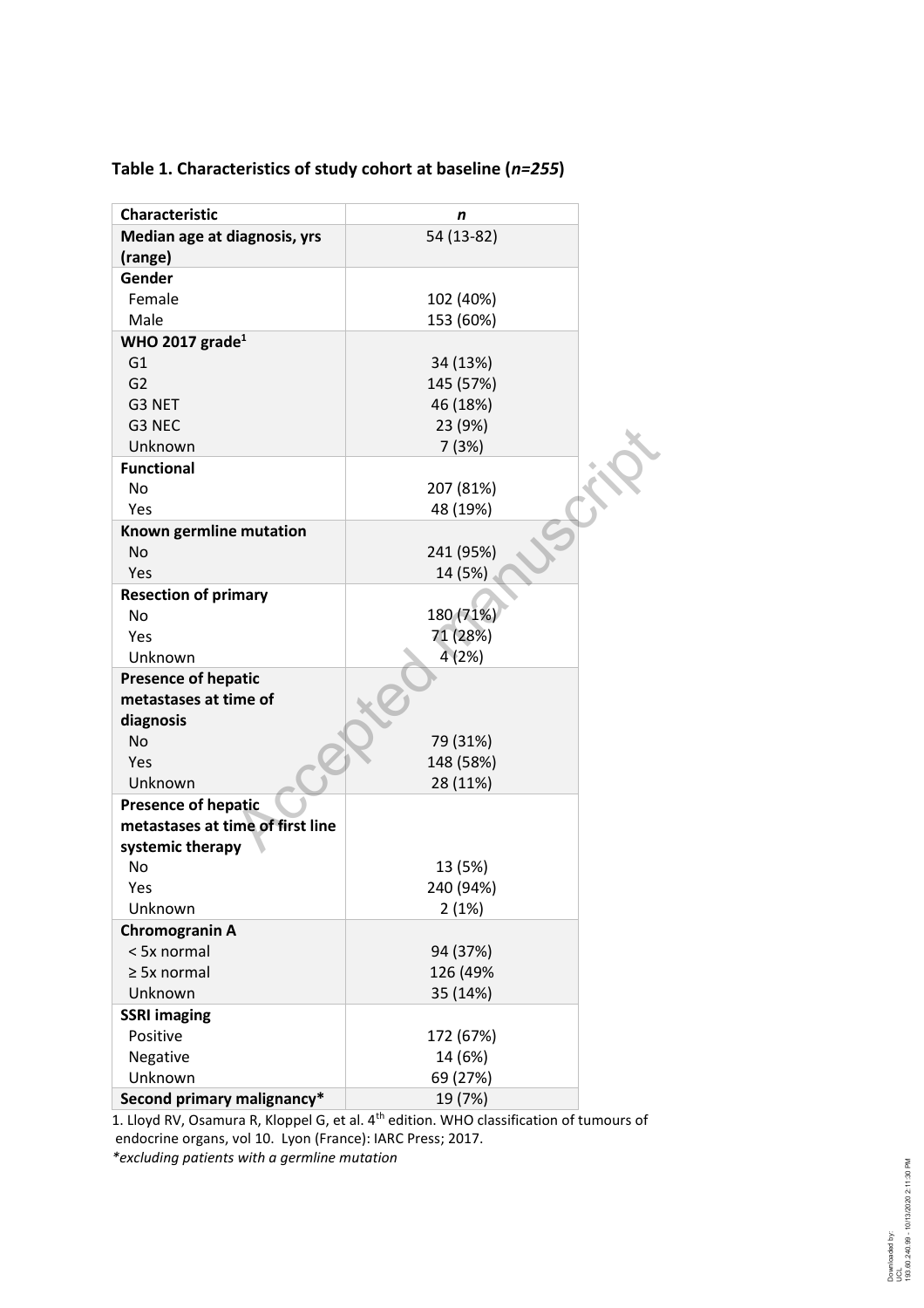# **Table 2. Univariate and multivariate analyses showing relationship between baseline characteristics and time to treatment failure (TTF) of entire cohort** *(491 lines of therapy in 255 patients)*

| Variable                        | <b>Univariate</b><br>analysis | <b>Multivariate analysis Cox regression</b> |                                        |  |
|---------------------------------|-------------------------------|---------------------------------------------|----------------------------------------|--|
|                                 | p value                       | Model 1<br>HR (95% CI), p value             | <b>Model 2</b><br>HR (95% CI), p value |  |
| Age, quartiles by event         |                               |                                             |                                        |  |
| Grp 1 (0-44 yrs)                | Reference                     |                                             |                                        |  |
| Grp 2 (45-52 yrs)               | 0.80                          |                                             |                                        |  |
| Grp 3 (53-61 yrs)               | 0.29                          |                                             |                                        |  |
| Grp 4 ( $\geq 62$ yrs)          | 0.50                          |                                             |                                        |  |
| Gender, M vs F                  | 0.48                          |                                             |                                        |  |
| WHO 2017 grade*;                |                               |                                             |                                        |  |
| G <sub>1</sub>                  | Reference                     | 1.0                                         |                                        |  |
| G <sub>2</sub>                  | 0.002                         | 1.38 (1.01-1.91), p=0.046                   |                                        |  |
| G3 NET                          | < 0.0001                      | 2.47 (1.68-3.62), p<0.0001                  |                                        |  |
| G3 NEC                          | < 0.0001                      | 3.30 (1.90-5.73), p<0.0001                  |                                        |  |
| Ki67*, quartiles by event;      |                               |                                             |                                        |  |
| Grp 1 (Ki67 0-4%)               | Reference                     |                                             | 1.0                                    |  |
| Grp 2 (Ki67 5-9%)               | 0.10                          |                                             | 1.18 (0.86-1.63), $p=0.30$             |  |
| Grp 3 (Ki67 10-24%)             | 0.003                         |                                             | 1.33 (1.00-1.77), p=0.05               |  |
| Grp 4 (Ki67 ≥25%)               | < 0.0001                      |                                             | 2.33 (1.70-3.20), p<0.0001             |  |
| CgA; <5x normal vs ≥5x normal   | 0.0001                        | $0.74$ (0.60-0.91), p=0.005                 | $0.73$ (0.59-0.91), p=0.005            |  |
| SSRI; avid vs non-avid          | 0.78                          |                                             |                                        |  |
| Functional; yes vs no           | 0.57                          |                                             |                                        |  |
| <b>Presence of hepatic</b>      | 0.86                          |                                             |                                        |  |
| metastases; yes vs no           |                               |                                             |                                        |  |
| Resection of primary; yes vs no | 0.003                         | $0.82$ (0.65-1.04), p=0.11                  | $0.80$ (0.63-1.01), p=0.06             |  |
| Treatment type; PRRT vs         | < 0.001                       | $0.56$ (0.43-0.80), p=0.0008                | $0.62$ (0.45-0.85), p=0.003            |  |
| chemotherapy                    |                               |                                             |                                        |  |
| Treatment type; PRRT vs         | < 0.001                       | $0.48$ (0.35-0.68), p<0.0001                | $0.50$ (0.35-0.70), p<0.0001           |  |
| molecular targeted therapy      |                               |                                             |                                        |  |

**\****Ki67 and grade are collinear and were handled separately in the regression analysis*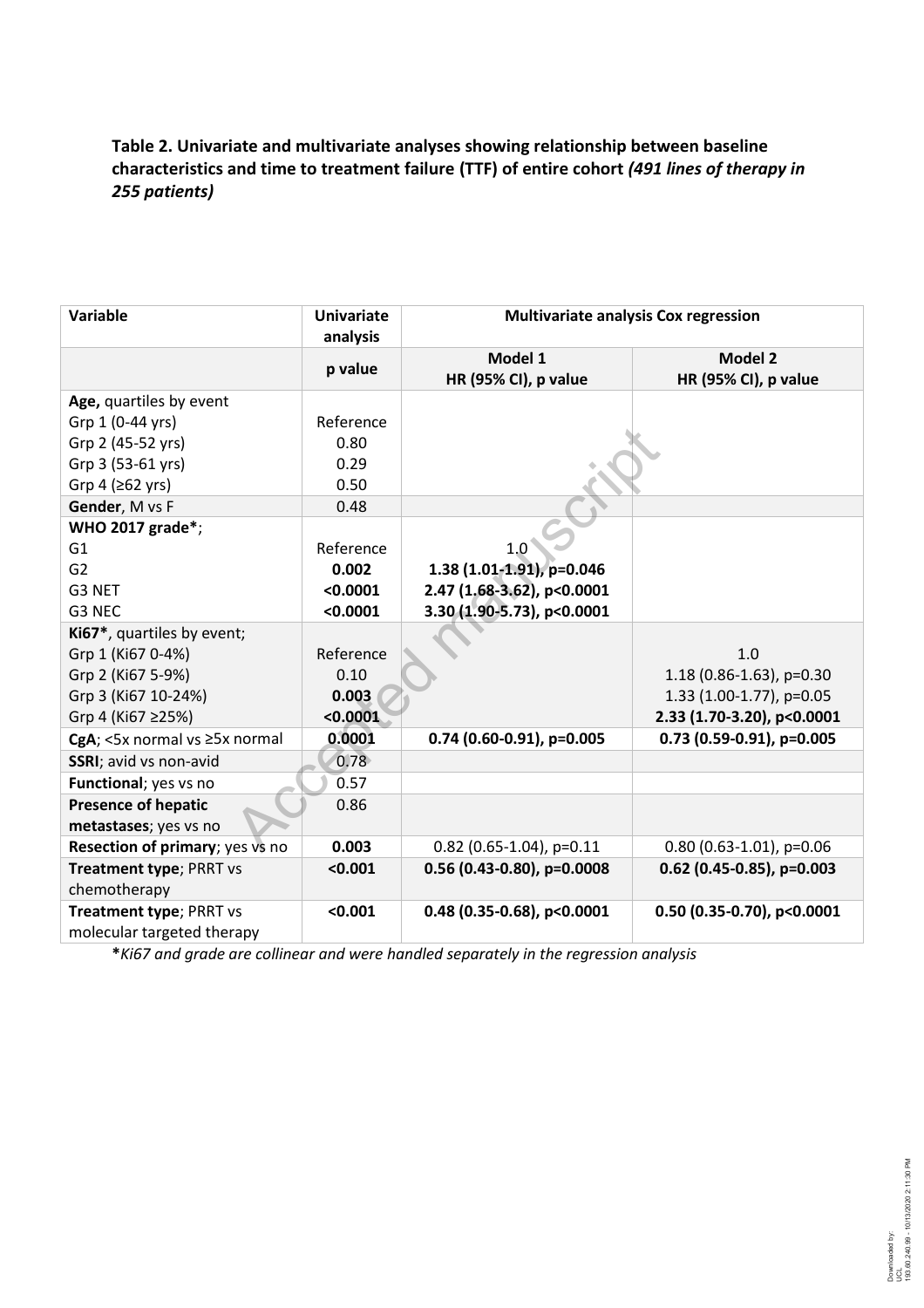# **Table 3. Evaluable lines of systemic therapy in the G2 cohort** *(114 patients; 234 evaluable lines of systemic therapy)*

| Characteristic             | Chemotherapy                             | <b>Molecular</b><br>targeted<br>therapy | <b>PRRT</b>                          | p value                 |
|----------------------------|------------------------------------------|-----------------------------------------|--------------------------------------|-------------------------|
| <b>Therapy</b>             | 105<br>(FCiSt/FCarboStrep/CapStrep       | 82<br>(Sunitinib 46,                    | 47<br>$(^{177}$ Lu 33, $^{90}$ Y 14) |                         |
|                            | 89,                                      | Everolimus 36)                          |                                      |                         |
|                            | Cis/CarboEtop 9, CAPTEM 6,<br>FOLFIRI 1) |                                         |                                      |                         |
| Age, mean (±SD)            | 52.62 (±10.95)                           | 50.96 (±9.80)                           | 54.0 (±10.80)                        | $0.27^{+}$              |
| Gender                     |                                          |                                         |                                      |                         |
| Female                     | 38 (36%)                                 | 35 (43%)                                | 24 (52%)                             | $0.22^{t}$              |
| Male                       | 67 (64%)                                 | 47 (57%)                                | 23 (48%)                             |                         |
| Ki67, mean (±SD)           | 10.06 (±5.38)                            | $9.02$ ( $\pm 5.15$ )                   | 8.49 (±5.01)                         | $0.22^{+}$              |
| Chromogranin A             |                                          |                                         |                                      |                         |
| < 5x normal                | 33 (31%)                                 | 31 (38%)                                | 18 (38%)                             | $0.54^{6}$              |
| $\geq$ 5x normal           | 64 (61%)                                 | 44 (54%)                                | 28 (60%)                             |                         |
| Unknown                    | 8(8%)                                    | 7 (9%)                                  | 1(2%)                                |                         |
| <b>Presence of hepatic</b> |                                          |                                         |                                      |                         |
| metastases                 |                                          |                                         |                                      |                         |
| No                         | 4(4%)                                    | 1(1%)                                   | 2(4%)                                | $0.54^{6}$              |
| Yes                        | 101 (96%)                                | 81 (99%)                                | 45 (96%)                             |                         |
| <b>SSRI imaging</b>        |                                          |                                         |                                      |                         |
| Positive                   | 78 (74%)                                 | 62 (76%)                                | 37 (78%)                             | $0.85^{6}$              |
| Negative                   | 3(3%)                                    | 3(4%)                                   | 0                                    |                         |
| Unknown                    | 24 (23%)                                 | 17 (21%)                                | 10 (21%)                             |                         |
| Line of treatment          |                                          |                                         |                                      |                         |
| 1 or 2                     | 84 (80%)                                 | 34 (41%)                                | 11 (23%)                             | $<$ 0.0001 $^{\dagger}$ |
| 3 or 4                     | 16 (15%)                                 | 41 (50%)                                | 26 (55%)                             |                         |
| 5 or 6                     | 5(5%)                                    | 7 (9%)                                  | 10 (21%)                             |                         |
| <b>Treatment failure</b>   |                                          |                                         |                                      |                         |
| <b>Total</b>               | 96 (91%)                                 | 72 (88%)                                | 35 (74%)                             | $0.02^{t}$              |
| Radiological               | 87 (91%)                                 | 49 (68%)                                | 30 (86%)                             | $<$ 0.0001 $^{\circ}$   |
| Toxicity*                  | 2(2%)                                    | 16 (22%)                                | 0                                    |                         |
| Clinical deterioration*    | 6(6%)                                    | 6(8%)                                   | 0                                    |                         |
| Death                      | 1(1%                                     | 1(1%)                                   | 5(14%)                               |                         |

*\*necessitating treatment cessation* 

*† Kruskal-Wallis test*

*‡ Chi –squared test* 

*§ Fisher-Freeman-Halton exact test*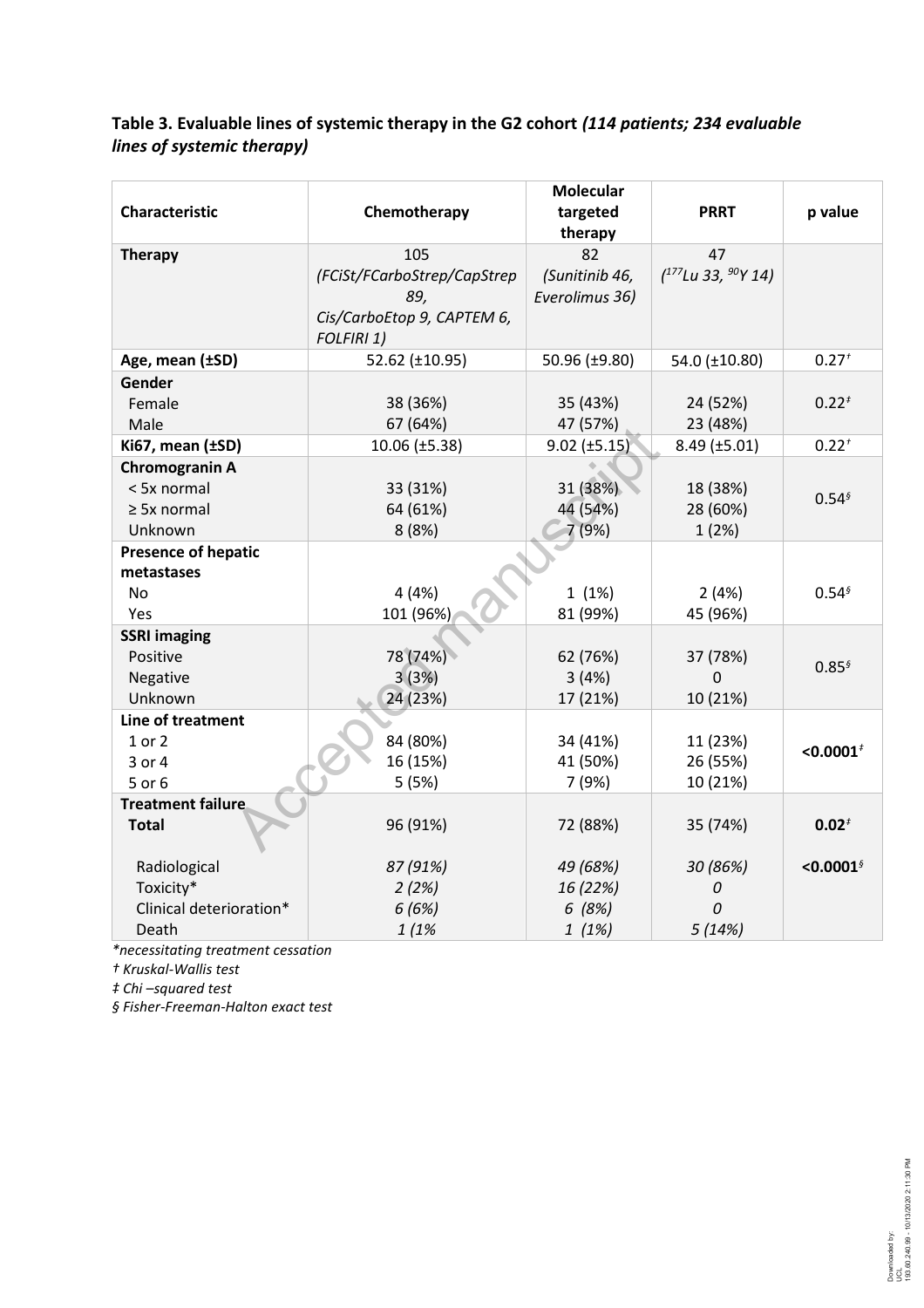**Table 4. Univariate and multivariate analyses showing relationship between baseline characteristics and TTF in the G2 cohort** *(234 lines of therapy in 114 patients)*

| <b>Variable</b>                          | <b>Univariate</b><br>analysis | <b>Multivariate analysis Cox</b><br>regression |
|------------------------------------------|-------------------------------|------------------------------------------------|
|                                          | p value                       | HR (95% CI), p value                           |
| Age, quartiles by event;                 |                               |                                                |
| Grp 1 (0-44 yrs)                         | Reference                     |                                                |
| Grp 2 (45-52 yrs)                        | 0.69                          |                                                |
| Grp 3 (53-61 yrs)                        | 0.16                          |                                                |
| Grp 4 ( $\geq 62$ yrs)                   | 0.34                          |                                                |
| Gender, M vs F                           | 0.16                          |                                                |
| Ki67, quartiles by event;                |                               |                                                |
| Grp 1 (Ki67 3-4%)                        | Reference                     |                                                |
| Grp 2 (Ki67 5-9%)                        | 0.66                          |                                                |
| Grp 3 (Ki67 10-14%)                      | 0.46                          |                                                |
| Grp 4 (Ki67 15-20%)                      | 0.41                          |                                                |
| CgA; <5x normal vs $\geq$ 5x normal      | 0.005                         | $0.71$ (0.52-0.97), p=0.03                     |
| SSRI; avid vs non-avid*                  | 0.72                          |                                                |
| Functional; yes vs no                    | 0.54                          |                                                |
| <b>Presence of hepatic metastases</b>    | 0.22                          |                                                |
| at time of 1 <sup>st</sup> line systemic |                               |                                                |
| therapy; yes vs no                       |                               |                                                |
| Resection of primary; yes vs no          | 0.01                          | $0.73$ (0.48-0.99), p=0.04                     |
| Treatment type; PRRT vs                  | 0.0007                        | 0.56 (0.34-0.84), p=0.005                      |
| chemotherapy                             |                               |                                                |
| Treatment type; PRRT vs                  | < 0.0001                      | $0.47$ (0.31-0.72), p=0.0005                   |
| molecular targeted therapy               |                               |                                                |
|                                          |                               |                                                |
|                                          |                               |                                                |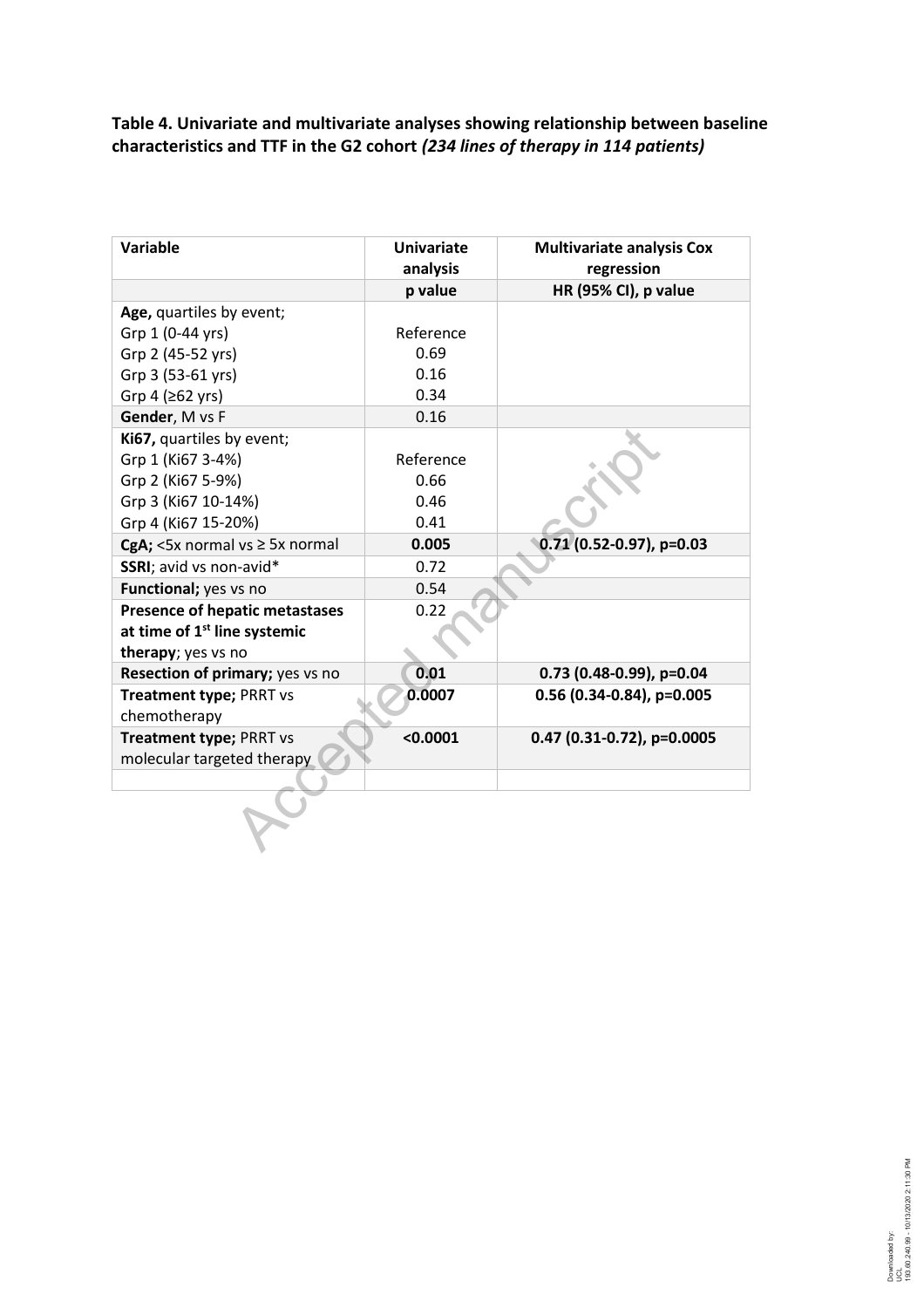# **Table 5. Univariate and multivariate analyses showing relationship between baseline characteristics and time to progression (TTP) in the G2 cohort** *(197 evaluable lines of therapy)*

| <b>Variable</b>                          | Univariate<br>analysis | <b>Multivariate analysis Cox</b><br>regression |
|------------------------------------------|------------------------|------------------------------------------------|
|                                          | p value                | HR (95% CI), p value                           |
| Age, quartiles by event;                 |                        |                                                |
| Grp 1 (0-44 yrs)                         | Reference              | 1.00                                           |
| Grp 2 (45-49 yrs)                        | 0.42                   | 1.12 (0.68-1.85), $p=0.66$                     |
| Grp 3 (50-60 yrs)                        | 0.006                  | 1.60 (0.97-2.65), p=0.06                       |
| Grp 4 ( $\geq 61$ yrs)                   | 0.06                   | 1.52 (0.92-2.46), p=0.1                        |
| Gender, M vs F                           | 0.29                   |                                                |
| Ki67, quartiles by event;                |                        |                                                |
| Grp 1 (Ki67 3-4%)                        | Reference              |                                                |
| Grp 2 (Ki67 5-9%)                        | 0.30                   |                                                |
| Grp 3 (Ki67 10-14%)                      | 0.79                   |                                                |
| Grp 4 (Ki67 15-20%)                      | 0.44                   |                                                |
| CgA; <5x normal vs $\geq$ 5x normal      | 0.007                  | 0.72 (0.50-1.03), p=0.07                       |
| SSRI; avid vs non-avid*                  | 0.79                   |                                                |
| Functional; yes vs no                    | 0.94                   |                                                |
| <b>Presence of hepatic metastases</b>    | 0.78                   |                                                |
| at time of 1 <sup>st</sup> line systemic |                        |                                                |
| therapy*; yes vs no                      |                        |                                                |
| Resection of primary; yes vs no          | 0.07                   | $0.73$ (0.48-1.13), p=0.16                     |
| Treatment type; PRRT vs                  | 0.0001                 | $0.46$ (0.29-0.73), p=0.0009                   |
| chemotherapy                             |                        |                                                |
| Treatment type; PRRT vs                  | 0.01                   | $0.59$ (0.35-0.98), p=0.04                     |
| molecular targeted therapy               |                        |                                                |
|                                          |                        |                                                |
|                                          |                        |                                                |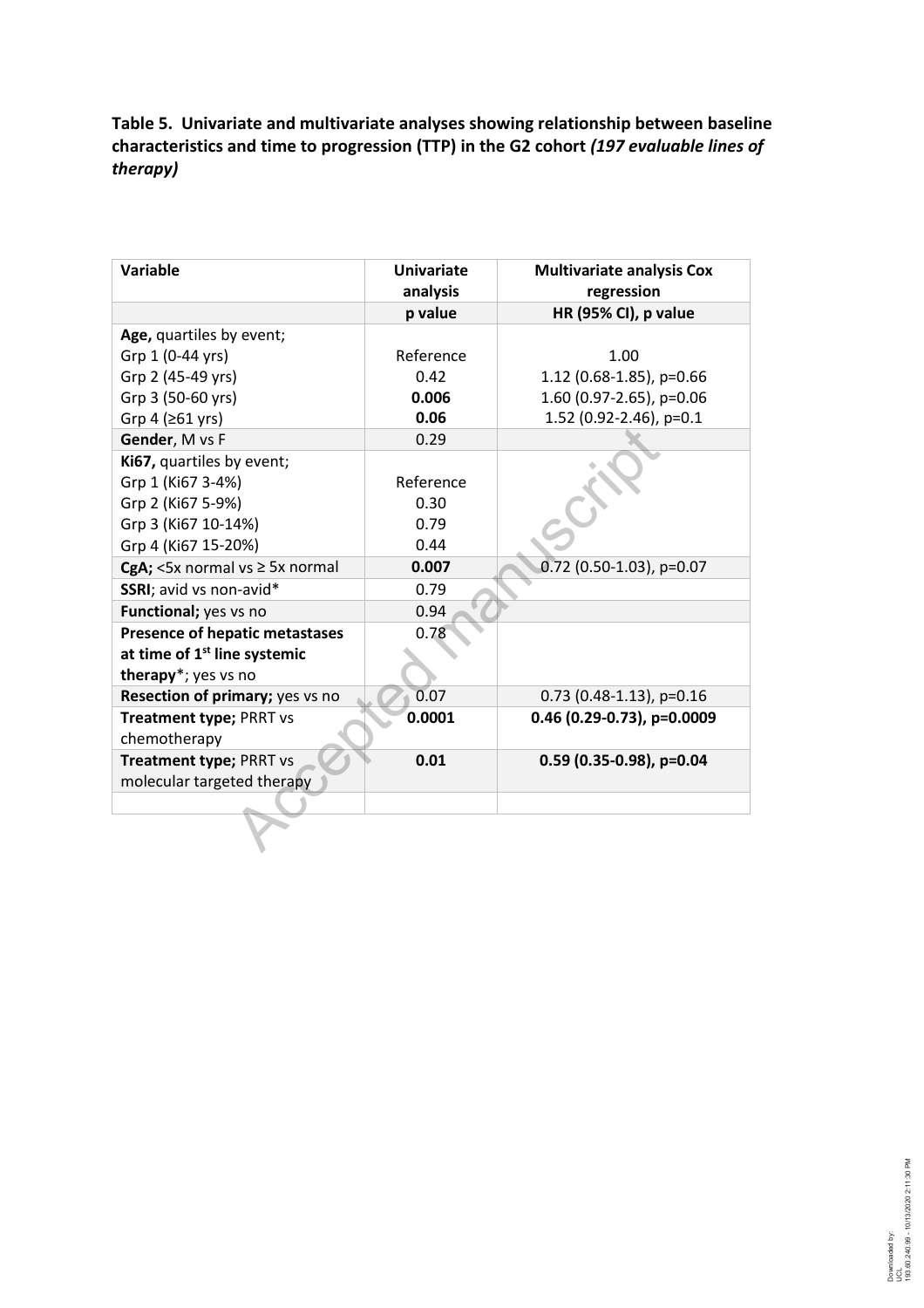# **Table 6. Association between baseline characteristics and overall survival of entire cohort** *(255 patients)*

| <b>Variable</b>                                    | <b>Univariate</b><br>analysis | <b>Multivariate analysis Cox regression</b> |                                        |  |  |
|----------------------------------------------------|-------------------------------|---------------------------------------------|----------------------------------------|--|--|
|                                                    | p value                       | Model 1<br>HR (95% CI), p value             | <b>Model 2</b><br>HR (95% CI), p value |  |  |
| Age, quartiles by event;                           |                               |                                             |                                        |  |  |
| Grp 1 (0-45 yrs)                                   | Reference                     | 1.00                                        | 1.00                                   |  |  |
| Grp 2 (46-55 yrs)                                  | 0.14                          | 1.79 (0.88-3.66), p=0.12                    | 1.93 (0.96-3.88), p=0.07               |  |  |
| Grp 3 (56-63 yrs)                                  | 0.52                          | 1.47 (0.71-3.07), p=0.30                    | 1.51 (0.73-3.12), p=0.27               |  |  |
| Grp 4 (≥64 yrs)                                    | 0.02                          | 2.10 (1.003-4.47), p=0.049                  | 2.58 (1.28-5.21), p=0.008              |  |  |
| Gender, M vs F                                     | 0.90                          |                                             |                                        |  |  |
| Ki67*, quartiles by event;                         |                               |                                             |                                        |  |  |
| Grp 1 (Ki67 0-4%)                                  | Reference                     | 1.00                                        |                                        |  |  |
| Grp 2 (Ki67 5-14%)                                 | 0.21                          | 1.60 (0.77-3.31), p=0.21                    |                                        |  |  |
| Grp 3 (Ki67 15-29%)                                | 0.0002                        | 2.99 (1.32-6.74), p=0.009                   |                                        |  |  |
| Grp 4 (Ki67 ≥30%)                                  | < 0.0001                      | 10.1 (4.34-23.55), p<0.0001                 |                                        |  |  |
| CgA; $<$ 5x normal vs $\geq$ 5x                    | 0.009                         | $0.51$ (0.29-0.88), p=0.02                  | $0.49$ (0.29-0.84), p=0.01             |  |  |
| normal                                             |                               |                                             |                                        |  |  |
| SSRI; avid vs non-avid                             | 0.04                          | $0.27(0.1-0.75)$ , p=0.01                   | $0.23$ (0.1-0.65), p=0.006             |  |  |
|                                                    |                               |                                             |                                        |  |  |
| Functional; yes vs no                              | 0.02                          | $0.96$ (0.54-1.60), p=0.89                  | 1.06 (0.61-1.85), p=0.83               |  |  |
| <b>Presence of hepatic</b>                         | 0.003                         | 1.62 (1.06-2.49), p=0.03                    | 1.60 $(1.04-2.44)$ , p=0.03            |  |  |
| metastases at diagnosis;<br>yes vs no              |                               |                                             |                                        |  |  |
| <b>Resection of primary; yes</b><br>vs no          | < 0.0001                      | $0.65$ (0.35-1.23), p=0.19                  | $0.63$ (0.34-1.17), p=0.14             |  |  |
| <b>Presence of germline</b><br>mutation; yes vs no | 0.057                         | 0.98 (0.33-2.95), p=0.97                    | $0.76$ (0.28-2.10), p=0.60             |  |  |
| <b>Presence of second</b>                          | 0.062                         | $0.43$ (0.16-1.15), p=0.09                  | $0.96$ (0.23-1.53), p=0.28             |  |  |
| malignancy; yes vs no                              |                               |                                             |                                        |  |  |
| WHO 2017 grade*;                                   |                               |                                             |                                        |  |  |
| G <sub>1</sub>                                     | Reference                     |                                             | 1.00                                   |  |  |
| G <sub>2</sub>                                     | 0.089                         |                                             | 1.78 (0.78-4.02), p=0.17               |  |  |
| G3 NET                                             | < 0.0001                      |                                             | 5.59 (2.26-13.80), p=0.0002            |  |  |
| G3 NEC                                             | < 0.0001                      |                                             | 9.27 (2.19-39.2), p=0.003              |  |  |

**\****Ki67 and grade are collinear and were handled separately in the regression analysis*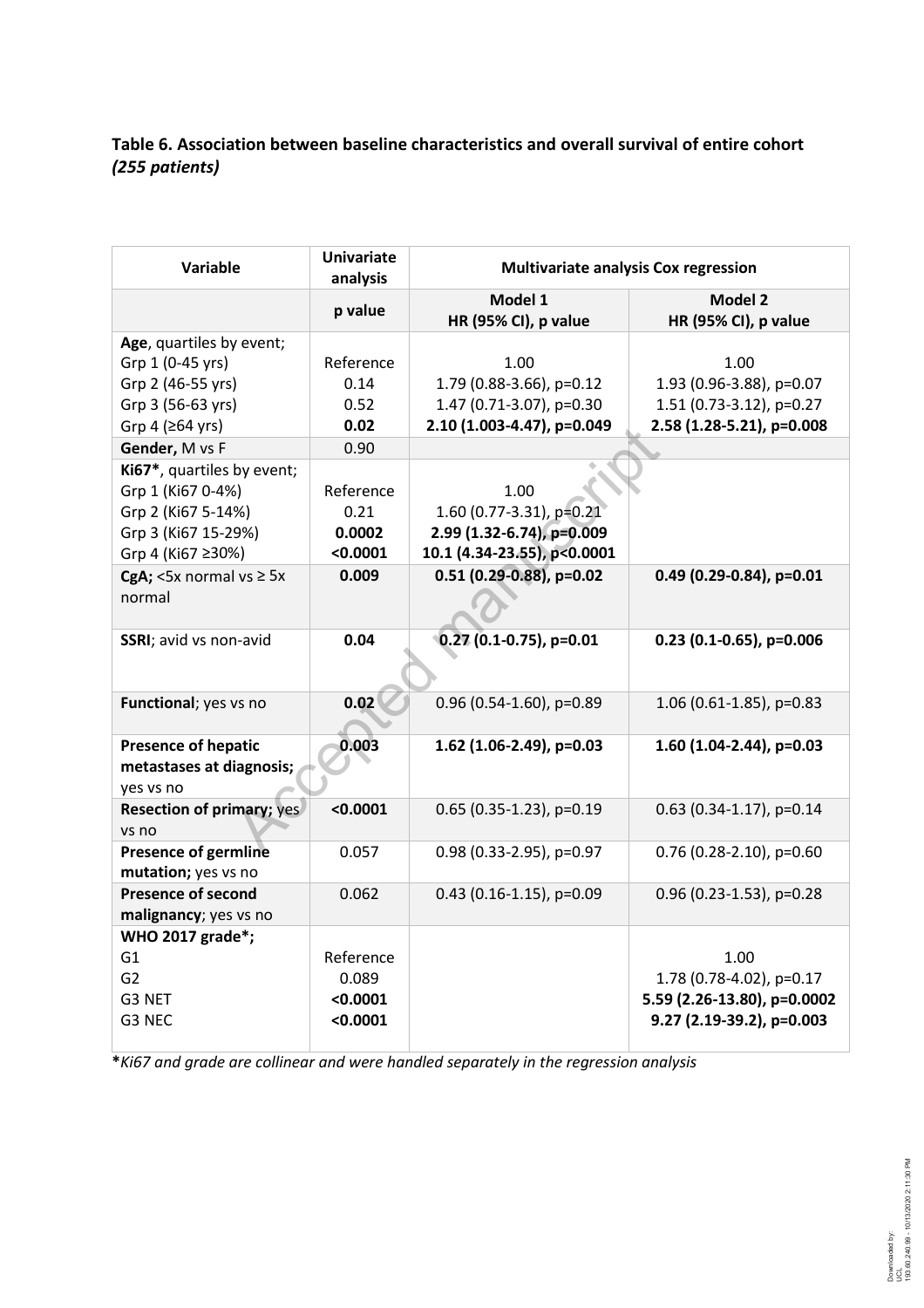**Table 7. Association between baseline characteristics and overall survival in the G2 cohort (***114 patients***). Cox regression multivariate analysis.**

| Variable                        | Unadjusted HR (95% CI)                                                                                      | Adjusted HR (95% CI)       |                             |  |  |
|---------------------------------|-------------------------------------------------------------------------------------------------------------|----------------------------|-----------------------------|--|--|
|                                 |                                                                                                             | Model 1                    | <b>Model 2</b>              |  |  |
| Ki67, quartiles by event;       |                                                                                                             |                            |                             |  |  |
| Grp 1 (3-4%)                    | Reference                                                                                                   | 1.00                       | 1.00                        |  |  |
| Grp 2 (5-9%)                    | 1.96 (0.76-5.05), p=0.17                                                                                    | 3.17 (1.14-8.79), p=0.03   | 2.75 (0.99-7.56), p=0.051   |  |  |
| Grp 3 (10-14%)                  | 2.05 (0.81-5.16), p=0.13                                                                                    | 2.60 (0.99-6.89), p=0.054  | 2.17 (0.82-5.76), p=0.12    |  |  |
| Grp 4 (15-20%)                  | 2.48 (0.99-6.2), p=0.052                                                                                    | 3.53 (1.30-9.59), p=0.01   | 3.23 (1.18-8.85), p=0.02    |  |  |
| <b>Presence of hepatic</b>      | 1.62 (1.14-2.3), p=0.008                                                                                    | 1.66 (1.0-2.76), p=0.052   | 1.37 (0.82-2.28), p=0.23    |  |  |
| metastases at                   |                                                                                                             |                            |                             |  |  |
| diagnosis; yes vs no            |                                                                                                             |                            |                             |  |  |
| Chromogranin A; <5x             | $0.45$ (0.25-0.81), p=0.008                                                                                 | $0.47$ (0.24-0.92), p=0.03 | $0.36$ (0.18-0.72), p=0.004 |  |  |
| normal vs ≥5x normal            |                                                                                                             |                            |                             |  |  |
| <b>Resection of primary;</b>    | $0.38(0.21-0.71)$ , p=0.002                                                                                 | $0.57$ (0.24-1.31), p=0.18 | $0.53$ (0.23-1.23), p=0.14  |  |  |
| yes vs no                       |                                                                                                             |                            |                             |  |  |
| Treatment*; any                 | $0.55$ (0.34-0.90), p=0.02                                                                                  | $0.55$ (0.31-0.98), p=0.04 |                             |  |  |
| sequence including              |                                                                                                             |                            |                             |  |  |
| PRRT vs sequences that          |                                                                                                             |                            |                             |  |  |
| did not include PRRT            |                                                                                                             |                            |                             |  |  |
| <b>Total number of lines of</b> |                                                                                                             |                            |                             |  |  |
| therapy per patient*;           |                                                                                                             |                            |                             |  |  |
| 1 or 2                          | Reference                                                                                                   |                            | 1.0                         |  |  |
| 3 or 4                          | 0.78 (0.44-1.39), p=0.71                                                                                    |                            | $0.70$ (0.37-1.35), p=0.29  |  |  |
| 5 or more                       | 0.43 (0.19-0.93), $p=0.03$                                                                                  |                            | $0.38$ (0.15-0.97), p=0.04  |  |  |
|                                 | *Treatment and number lines of therapy are collinear and were handled separately in the regression analysis |                            |                             |  |  |
|                                 |                                                                                                             |                            |                             |  |  |
|                                 |                                                                                                             |                            |                             |  |  |
|                                 |                                                                                                             |                            |                             |  |  |
|                                 |                                                                                                             |                            |                             |  |  |
|                                 |                                                                                                             |                            |                             |  |  |
|                                 |                                                                                                             |                            |                             |  |  |